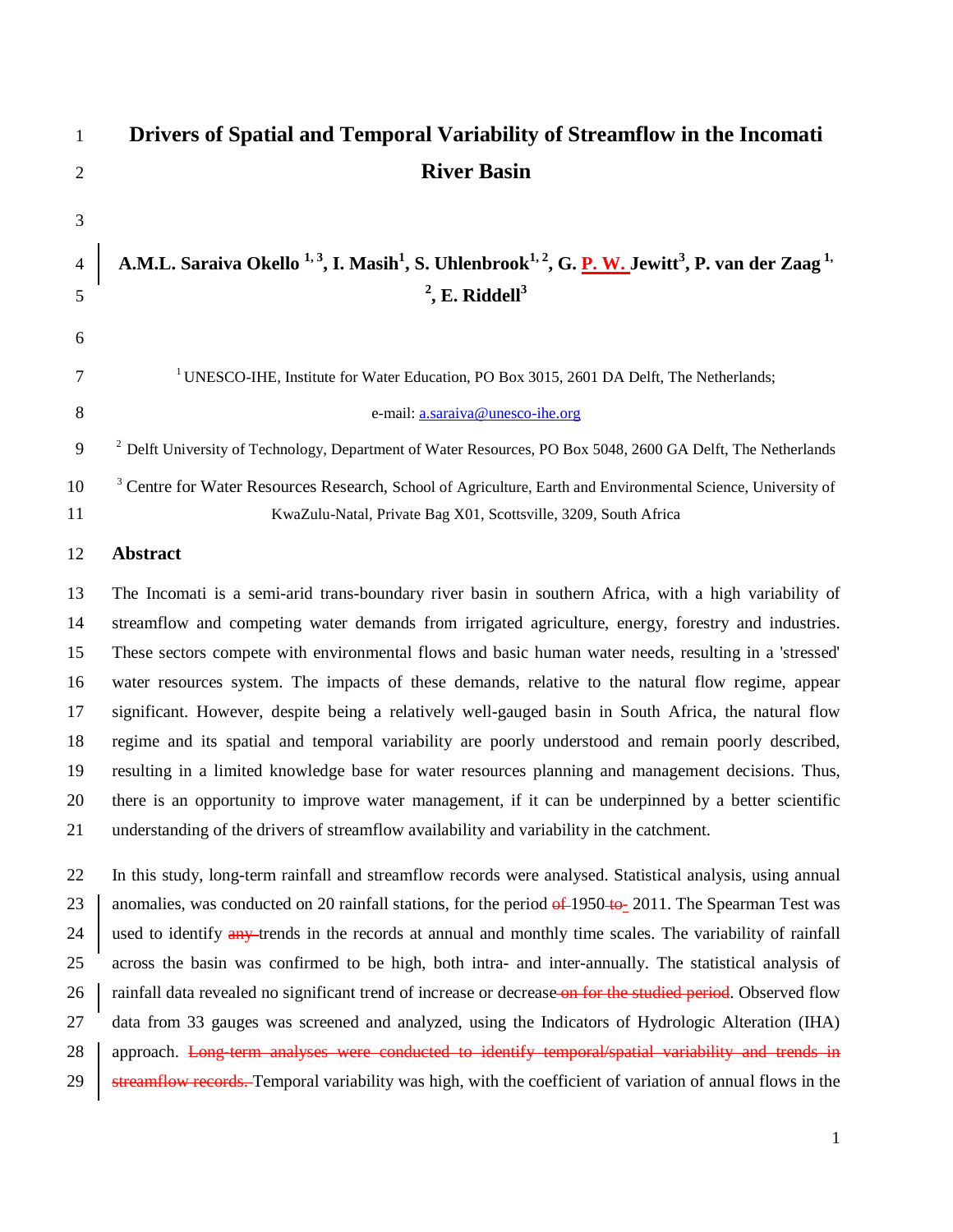range of 1 to 3.6. Significant declining trends in October flows, and low flows indicators were also identified at most gauging stations of the Komati and Crocodile sub-catchments, however no trends were 3 evident on the other parameters, including high flows. The trends were mapped, using GIS and were  $4 \times 4$  compared to with historical and current land use. These results suggest that land use and flow regulation  $5 \mid$  are larger drivers of temporal changes in the streamflow than climatic forces. Indeed, over the past 40 years, the areas under commercial forestry and irrigated agriculture have increased over four times.

## **1. Introduction**

 Global changes, such as climate change, population growth, urbanization, industrial development and the expansion of agriculture, put huge pressure on natural resources, particularly water [\(Jewitt, 2006a;](#page-17-0)[Milly et](#page-18-0)  [al., 2008](#page-18-0)[;Vörösmarty et al., 2010;](#page-21-0)[Miao et al., 2012](#page-18-1)[;Montanari et al., 2013\)](#page-18-2). In order to manage water in a sustainable manner, it is important to have a sound understanding of the processes that control its existence, the variability in time and space and our ability to quantify that variability [\(Jewitt et al., 2004](#page-17-1)[;Hu et al.,](#page-16-0)  [2011](#page-16-0)[;Montanari et al., 2013](#page-18-2)[;Hughes et al., 2014\)](#page-16-1).

 Water is critically important to the economies and social well-being of the predominantly rural 16 populations within of southern Africa, where environmental sustainability issues are increasingly coming into conflict with human development objectives and where data are also scarce. The local economies and 18 livelihoods of many southern African communities are strongly dependent on rain-fed, or irrigated, agriculture and fisheries, and water availability remains one of the main constraints to development in Africa [\(Jewitt, 2006a;](#page-17-0)[Pollard and du Toit, 2009\)](#page-19-0). Hydro-power is also locally important, while a substantial amount of foreign income is derived from wildlife tourism in some countries of the region [\(Hughes et al., 2014\)](#page-16-1).

 Climate change intensifies the global hydrological cycle, leading to more frequent and variable extremes. For southern Africa, recent studies forecast an increase in the occurrence of drought due to decreased rainfall events [\(Shongwe et al., 2009;](#page-20-0)[Rouault et al., 2010;](#page-20-1)[Lennard et al., 2013\)](#page-17-2). Furthermore, it is expected that temperatures will rise, and thus the hydrological processes driven by it will intensify [\(Kruger and Shongwe, 2004](#page-17-3)[;Schulze, 2011\)](#page-20-2). Compounding the effect of climate change are the increased pressures on land and water use, owing to increased population and the consequent requirements for food, fuel and fibre [\(Rockström et al., 2009;](#page-20-3)[Warburton et al., 2010](#page-21-1)[;Warburton et al., 2012\)](#page-21-2). Areas of irrigated agriculture and forestry have been expanding steadily over the past decades. Urbanization also brings with it an increase in impervious areas and the increased abstraction of water for domestic, municipal and industrial purposes [\(Schulze, 2011\)](#page-20-2).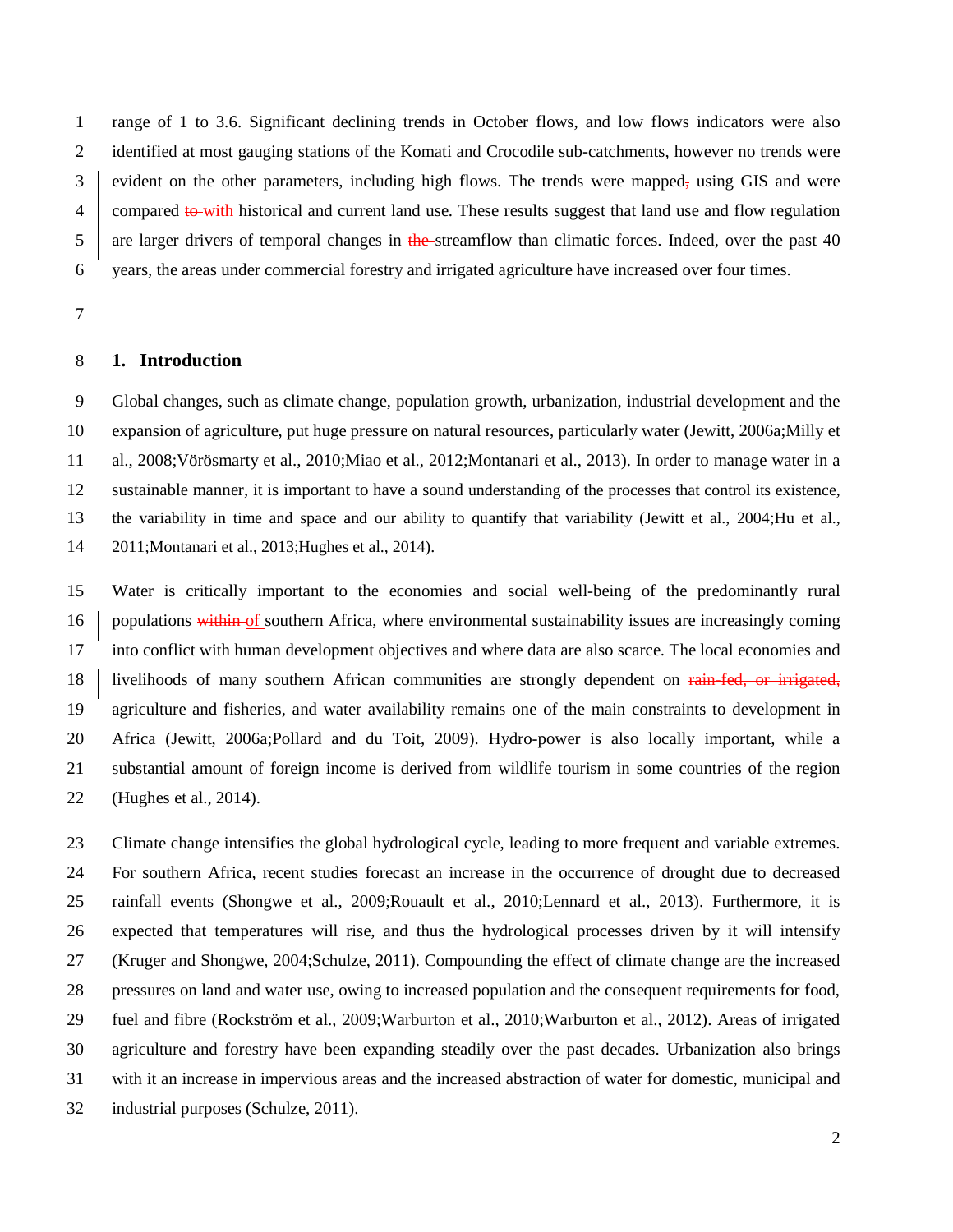1 In southern Africa, these pressures have led to dramatic changes in natural streamflow patterns. However, not many studies are available concerning the magnitude of such changes and what the main drivers are [\(Hughes et al., 2014\)](#page-16-1). Projections on the impact of climate change on the water resources of South Africa 4 were investigated by [Schulze \(2012\)](#page-20-4) and some research has been done [\(Fanta et al., 2001](#page-16-2);Love et al., [2010\)](#page-17-4), analysing streamflow trends in other of some southern Africa rivers have been analysed (Fanta et [al., 2001](#page-16-2)[;Love et al., 2010\)](#page-17-4), but no such studies are available for the Incomati Basin.

 The Incomati is a semi-arid trans-boundary river basin in southern Africa, which is water-stressed because of high competing demands from, amongst others, irrigated agriculture, forestry, energy, environmental flow and basic human needs provision [\(DWAF, 2009b](#page-16-3)[;TPTC, 2010\)](#page-20-5). The impact of these demands, relative to the natural flow regime, is significant. Hence, there is an opportunity to improve water management, if a better scientific understanding of water resources availability and variability can be provided [\(Jewitt, 2006a\)](#page-17-0).

 The goal of this paper is to determine whether or not there have been significant changes in rainfall and 14 streamflow dynamics-during the time of record, and what the potential reasons and implications of such changes are. The main research questions are:

- Does the analysis of precipitation and streamflow records reveal any persistent trends?
- 17 What are the drivers of these trends?
- 18 What are the implications of these trends for water management?

 The variability and changes of rainfall and streamflow records were analysed and the possible drivers of 20 changes were identified from the literature, as well as from the further analysis of the water resources **assessment reports previously conducted in the area**. The spatial variation of trends on streamflow and their possible linkages with the main drivers are analysed. Based on the findings, approaches and alternatives for improved water resources management and planning are proposed.

### **2. Methodology**

## **2.1 Study area**

 The Incomati River Basin is located in the south-eastern part of Africa and it is shared by the Kingdom of Swaziland, the Republic of Mozambique and the Republic of South Africa [\(Figure 1\)](#page-33-0). The total basin area 29 is approximately  $46\,750\,\text{km}^2$ , of which  $2\,560\,\text{km}^2$  (5.5%) is in Swaziland,  $15\,510\,\text{km}^2$  (33.2%) in 30 Mozambique and 28 681 km<sup>2</sup> (61.43%) in South Africa. The Incomati watercourse includes the Komati,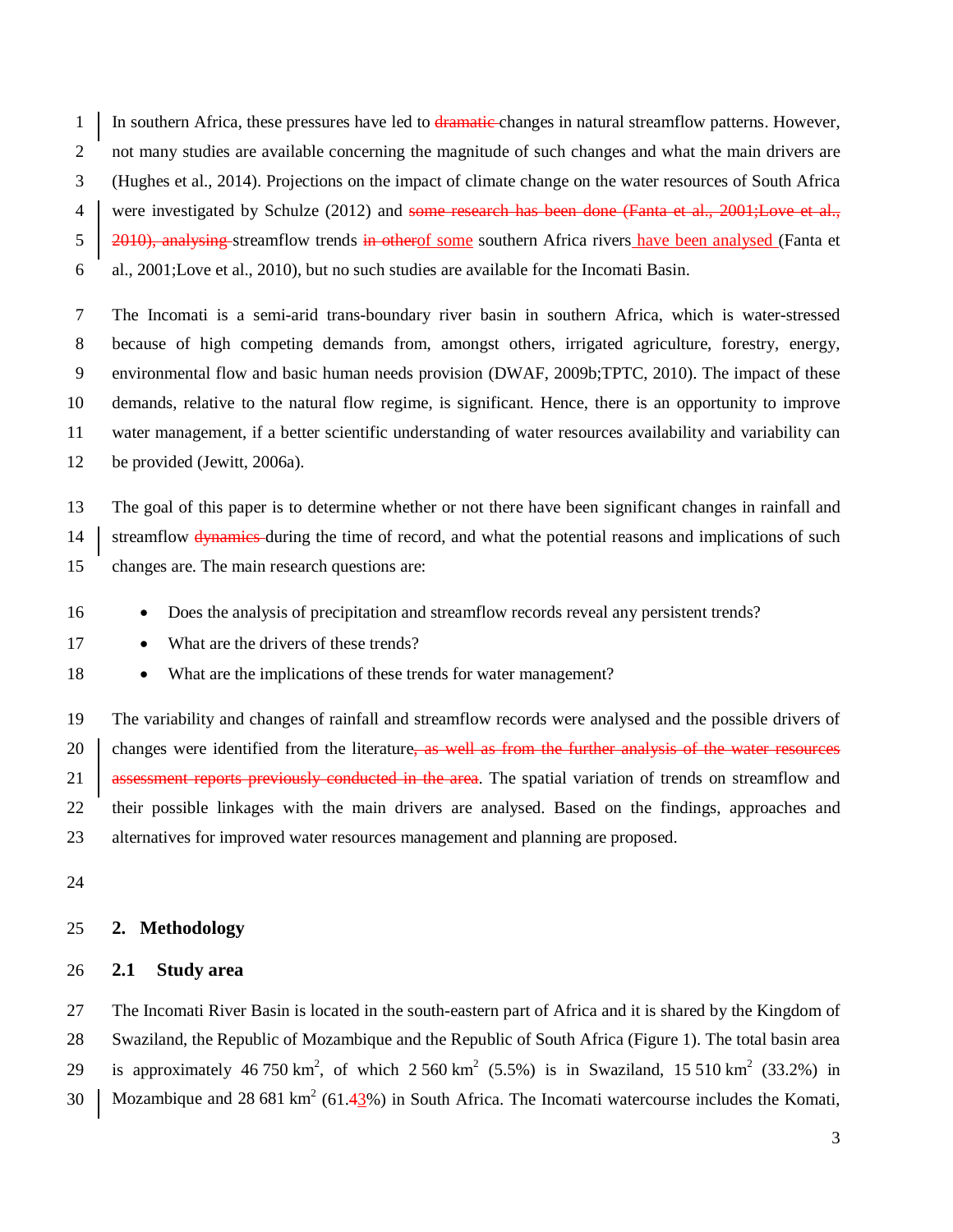Crocodile, Sabie, Massintonto, Uanetze and Mazimechopes Rivers and the estuary [\(TIA, 2002\)](#page-20-6). The Komati, Crocodile and Sabie are the main sub-catchments, contributing about 94% of the natural 3 discharge, with an area of 61% of the basin. The Incomati River rises in the mountains–Highveld and 4 escarpment (2000 metres above sea level) in the west of the basin and drops to the coastal plain in Mozambique. The general climate in the Incomati River Basin varies from a warm to a hot humid climate in Mozambique to a cooler dry climate in South Africa in the west. The mean annual precipitation of 7 about 740 mma<sup>-1</sup> falls entirely during the summer months (October to March). The Incomati (see-Figure [1\)](#page-33-0) can be topographically and climatically divided into three areas [\(TPTC, 2010\)](#page-20-5):

- 9 **•** High-lying escarpment, with a high rainfall (800 to 1600 mma<sup>-1</sup>), low temperatures (mean annual 10 average of 10 to 16<sup>o</sup>C) and lower potential evaporation (1600 to 2000 mma<sup>-1</sup>);
- 11 Highveld and middle Lowveld, which lies between the Drakensberg and the Lebombo Mountains, 12 warmer than the escarpment (mean annual average of 14 to  $22^{\circ}$ C), with rainfall that reduces towards the east  $(400 \text{ to } 800 \text{ mma}^{-1})$  and high potential evaporation  $(2000 \text{ to } 2200 \text{ mma}^{-1})$ ;
- 14 Coastal plain, located mostly in Mozambique, with higher temperatures (mean annual average of 15 20 to 26 °C) and lower rainfall (400 to 800 mma<sup>-1</sup>) in the west, increasing eastward towards the 16 coast, where there is also high potential evaporation  $(2200 \text{ to } 2400 \text{ mma}^{-1})$ .

17 The complex geology is complex, of the basin is characterized by sedimentary, volcanic, granitic and dolomitic rocks, as well as quaternary and recent deposits [\(Van der Zaag and Vaz, 2003\)](#page-21-3). The soils in the basin are highly variable, ranging from moderately deep clayey loam in the West, to moderately deep sandy loam in the Central areas and moderately deep clayey soils in the East. The dominant land uses in 21 the catchment are commercial forestry plantations of exotic trees (pine, eucalyptus) in the escarpment region, dryland crops (maize) and grazing in the Highveld region and irrigated agriculture (sugarcane, vegetables and citrus) in the Lowveld [\(DWAF, 2009b](#page-16-3)[;Riddell et al., 2013\)](#page-20-7). In the Mozambican coastal plains, sugarcane and subsistence farming dominate. A substantial part of the basin has been declared a 25 conservation area, which includes the recently established Greater Limpopo Transfrontier Park (the 26 Kruger National Park in South Africa and the Limpopo National Park in Mozambique are part of it) and **the recently established Great Limpopo Transfrontier Park** [\(TPTC, 2010\)](#page-20-5).

 The level of water abstraction in the Incomati River is very high and the actual water demand is projected to increase in the future, as a result of further economic development and population growth [\(Nkomo and](#page-19-1)  [van der Zaag, 2004](#page-19-1)[;LeMarie et al., 2006](#page-17-5)[;Pollard et al., 2011\)](#page-19-2). The consumptive use of surface water 31 amounts to more than 1,880 million cubic metres per annum  $(10^6 \text{m}^3 \text{a}^{-1})$ , which represents 51% of the average amount of surface water generated in the basin [\(Van der Zaag and Vaz, 2003\)](#page-21-3). The major water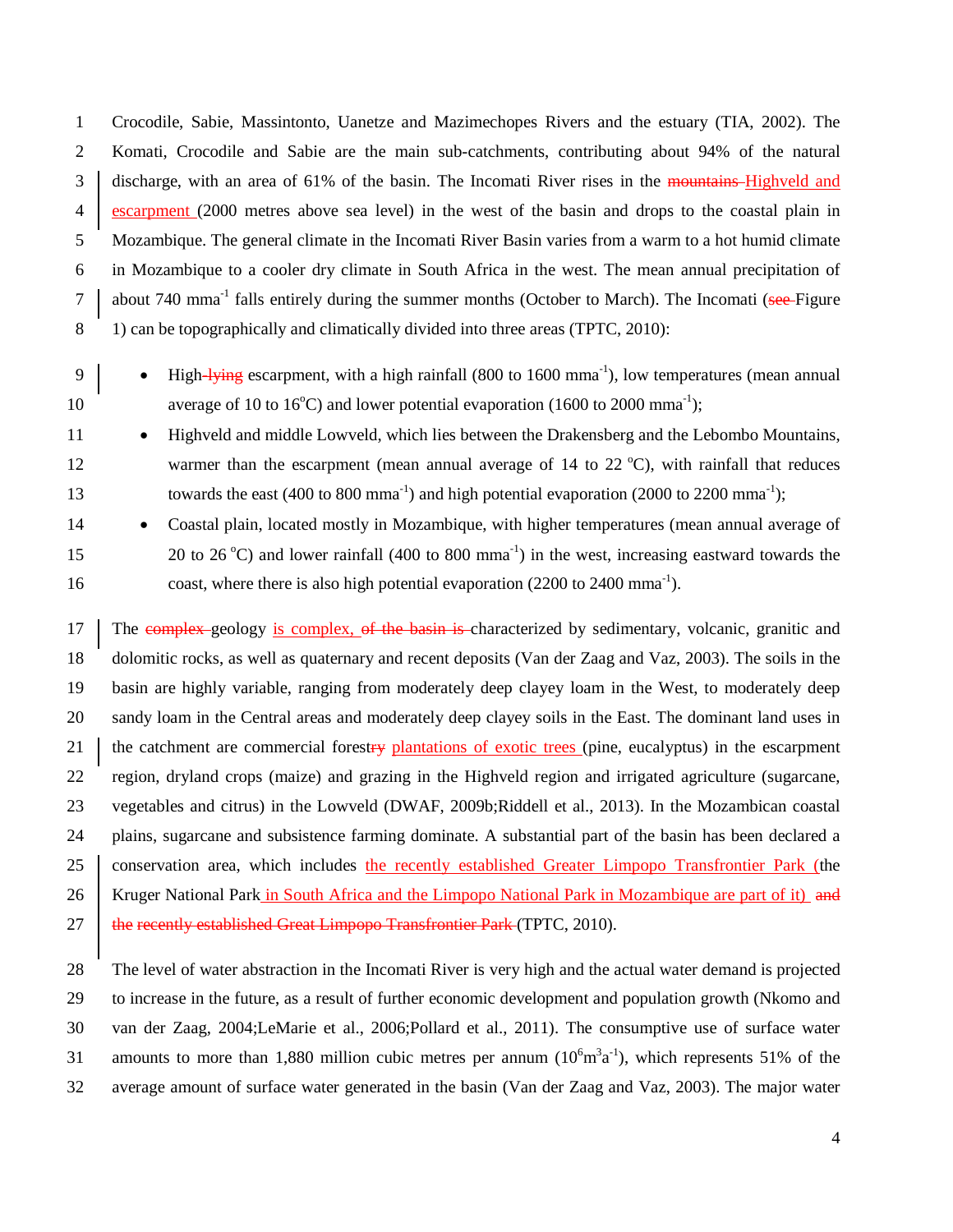consumers (see [Table 1](#page-22-0) and Table 2), accounting for 91% of all consumptive water uses, are the irrigation and forestry sectors, followed by inter-basin water transfers to the Umbeluzi Basin and the Olifants Catchment in the Limpopo Basin [\(Van der Zaag and Vaz, 2003](#page-21-3)[;DWAF, 2009b;](#page-16-3)[TPTC, 2010\)](#page-20-5). Since the 1950s the area of irrigated agriculture and forestry has increased steadily, particularly in the Komati and Crocodile systems, as can be seen on Table(Table 2).

#### **2.2 Data and Analysis**

#### **2.2.1 Rainfall**

8 Annual, monthly and daily Rrainfall data of the annual, monthly and daily rainfall for Southern Africa for the period of 1905 to 2000 was extracted from the [Lynch \(2003\)](#page-18-3) database. The database consists of daily precipitation records for over 12000 stations in Southern Africa, and data quality was checked and 11 some data was patched. The main custodians of the rainfall data are SAWS (South Africa Weather Service), SASRI (South Africa Sugarcane Research Institute) and ISCW (Institute for Soil Climate and Water). About 20 stations out of 374 available for Incomati were selected for detailed analysis. The 14 selection criteria were, with the bestthe quality of -data, evaluated by the percentage of reliable data in 15 the database, and the representative spatial coverage of the basin. (evaluated by the percentage of reliable data indicated on the database) and the representative spatial coverage of the basin were selected for 17 detailed analysis. The percentage of reliability represents the percentage of good observed data over the 18 entire time series. Eight of the 20 stations' time series were extended up to 2012, using new data collected from the SAWS.

 The spatial and temporal heterogeneity in rainfall across the study area was characterised using statistical analysis and annual anomalies. The time series of annual and monthly rainfall from each station was 22 Subjected to the Spearman Test, in order to identify any trends for the period of 1950-2000 and 1950- 2011. Two intersecting periods were chosen, to evaluate the consistency of the trends. Due to natural **climatic variability, there are sequences of wetter and drier periods, so some trends appearing in a specific**  period might be absent when a longer or shorter period is considered.The Pettitt Test [\(Pettitt, 1979\)](#page-19-3) is used to detect abrupt changes in the time series. Potential change points divide the time series in two sub-27 series. Then the significance of change of mean and variance of the two sub-series is evaluated by F and T-tests. Potential change points were evaluated with a 0.8 probability threshold and significance of  $\parallel$  change was assessed with F and T-test at 95% confidence level. was also used, to detect abrupt changes in hydrological series. The test determines the timing of a change in the distribution of a time series, known 31 as a 'change point' [\(Zhang et al., 2008](#page-21-4)[;Love et al., 2010\)](#page-17-4). The change point divides the series into 2 sub-series. The significance of the change point is then assessed by  $F$ - and T-tests on the change in the mean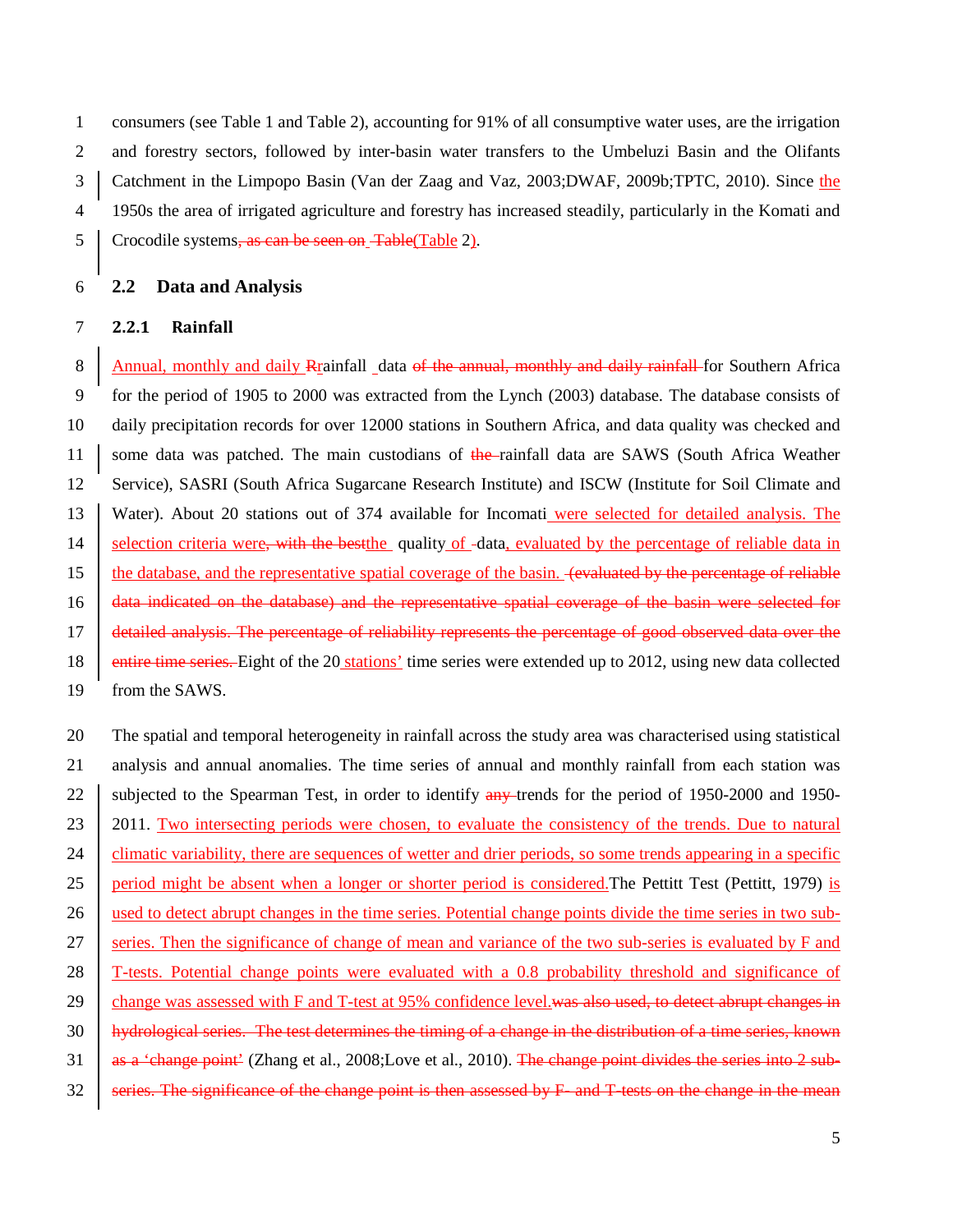1 and the variance. A probability threshold of  $P = 0.8$  was used, followed by F and T tests at 2.5% 2 significance level. The annual and monthly time series were also analysed for the presence of serial 3 correlation. Tests were carried out using SPELL-stat v.1.5.1.0B [\(Guzman and Chu, 2004\)](#page-16-4).

#### 4 **2.2.2 Streamflow**

5 Streamflow data of In the Incomati Basin, DWA (Department of Water Affairs) is the custodian of 104 6 gauging stations in South Africa (obtained from the Department of Water Affairs DWA). and two 7 gauging stations i-In Mozambique, (obtained from ARA-Sul) is the custodian of gauging stations and 8 flow data from two gauges was acquired for used in this study. Long time series of flow data was not 9 available in SwazilandThe discharge data from the gauging stations from the DWA database, with time-10 series lengths ranging from 1909 to 2012, was collected and screened. Based on the quality of data, time 11 series length, influence of infrastructure (dams, canals) and spatial distribution, 33 stations were selected 12 for detailed analysis (see [Table 3](#page-24-0) and [Figure 2\)](#page-33-1). As this catchment is highly modified, very few stations 13 could be considered least not impacted by human interventions. Data from pristine catchments can reveal 14 the dynamics of natural variability of streamflow, and isolate the impacts of climate change on 15 Streamflow. An analysis of the 33 indicators of hydrologic alteration was conducted and summarized, to 16 identify patterns and trends of the streamflow record (a single period analysis for the entire time series 17 and for the period of 1970-2011), as well as to assess the impact of infrastructure on the streamflow (two-18 period analysis, before and after the major infrastructure development).

19 **2.2.3 Indicators of Hydrologic Alteration**

20 The US Nature Conservancy developed a statistical method-software program known as the "Indicators of 21 Hydrologic Alteration" (IHA), for assessing the degree to which human activities have changed flow regimes. The IHA method [\(Richter et al., 1996;](#page-19-4)[Richter et al., 2003](#page-20-8)[;Richter and Thomas, 2007\)](#page-20-9) is based upon the concept that hydrologic regimes can be characterized by five ecologically-relevant attributes, listed in Table 4: (1) magnitude of monthly flow conditions; (2) magnitude and duration of extreme flow events (e.g. high and low flows); (3) the timing of extreme flow events; (4) frequency and duration of high low flow pulses; and (5) the rate and frequency of changes in flows. It consists of 67 parameters, which are subdivided into two groups-33 IHA parameters and 34 Environmental Flow Component parameters. These hydrologic parameters were developed based on their ecological relevance and their ability to reflect human-induced changes in flow regimes across a broad range of influences including dam operations, water diversions, ground-water pumping, and landscape modification [\(Mathews and](#page-18-4)  [Richter, 2007\)](#page-18-4).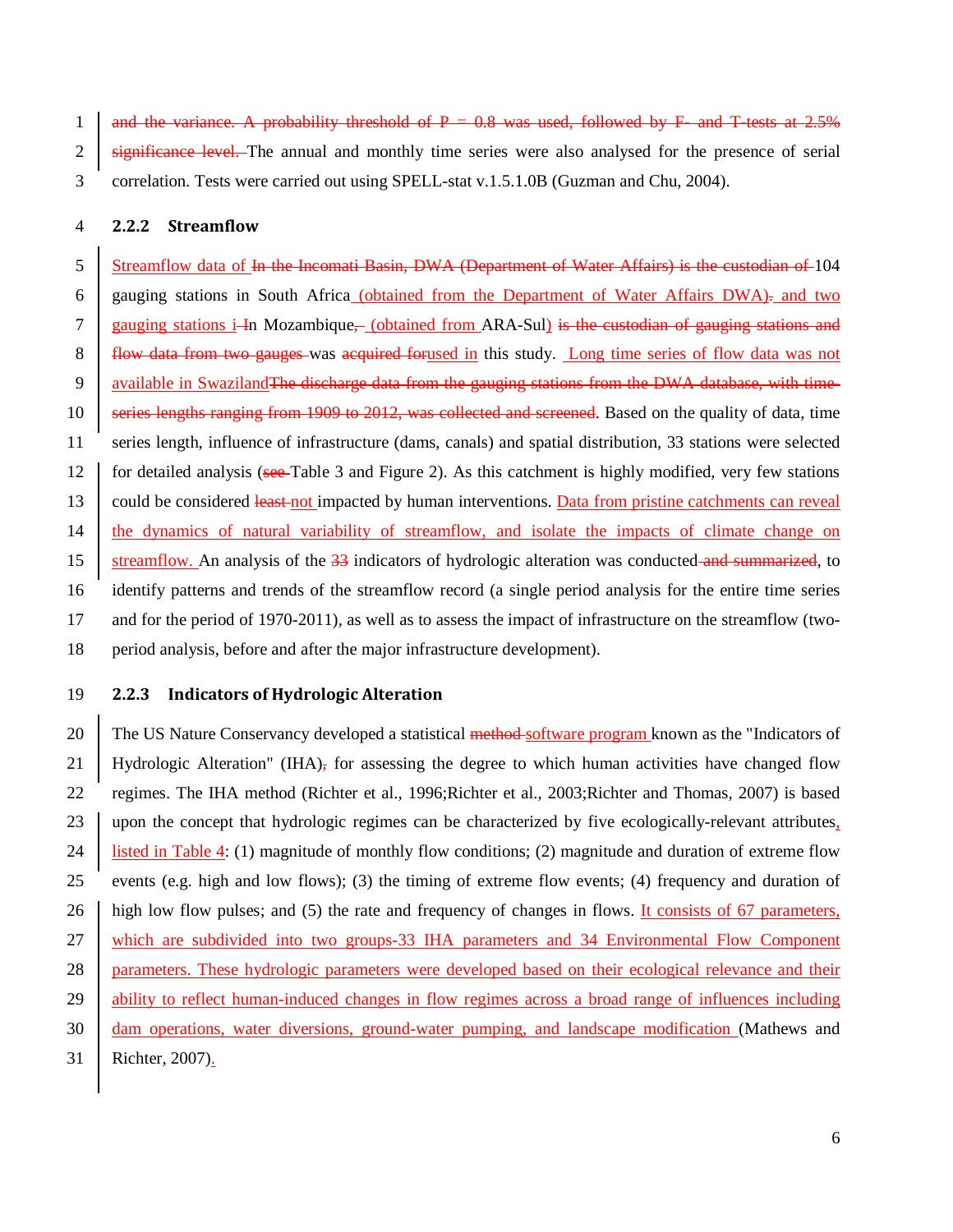1 **[Table 4](#page-26-0) shows the hydrological parameters analysed within each indicator group. Analyses are based on** 2  $\vert$  availability of daily flow data, so 33 selected gauges from the Incomati Basin were analysed with this 3 method using daily flow data. Many studies successfully applied the methodology of "Indicators of 4 Hydrologic Alteration", in order to access-assess impacts on streamflow caused by anthropogenic drivers 5 [\(Maingi and Marsh, 2002;](#page-18-5)[Taylor et al., 2003](#page-20-10)[;Mathews and Richter, 2007](#page-18-4)[;De Winnaar and Jewitt,](#page-16-5)   $6 \mid 2010;$  $6 \mid 2010;$  $6 \mid 2010;$ Masih et al., 2011). In the case of the present study, the indicators of magnitude of monthly water 7 **conditions** flow, magnitude and duration of extreme flowwater conditions, as well as timing were analysed 8 in for the same-period (1970-2011), to assess whether consistent trends of increase or decrease of the flow 9 hydrological metrics indicators were present.

10 The IHA software was used to identify linear-trends of the streamflow time series, based on the regression 11 of least squares. This trend is evaluated with the P value, and only trends with P≤0.05 were considered 12 significant trends.  $\overline{+}$ , the value of the slope of the trend line indicated indicating whether the trend was 13 increasing or decreasing trend. This information was compiled and mapped for the various hydrological 14 indicators and plotted spatially, using ArcGIS 9.3.

#### 15 **2.2.4 Land use analysis**

16 Land use was analysed is was conducted, based on secondary data, as remote sensing maps are only 17 available only from a period whensince most of the current forestry plantations were already established. 18 Additionally, a map of current land use (2011) [\(Jarmain et al., 2013\)](#page-17-6) and land use of 2004-2000 (Van den 19 [Berg et al., 2008\)](#page-21-5) were compared with the maps of trends of indicators of hydrologic alteration. Where 20 the occurrence of trends in flow regime was consistent with the changes in land use, this was further 21 investigated, by looking at the temporal evolution on of the land use changes were further investigated.

22

#### 23 **3. Results**

## 24 **3.1 Rainfall**

- 25 Data series of Statistical analysis was conducted on the 20 rainfall stations were statistically analysed
- 26 described in Table 5, for the period  $\frac{6-1950}{10}$  to- 2011 (Table 5). The variability of rainfall across the basin
- 27 was confirmed to be high, both intra- and inter-annually, with a wide range between years. It is interesting

28 to note that tThis variability is higher forhighest for the stations located on in the mountainous areas, due

- 29  $\frac{1}{2}$  to the elevation gradient. The variability across the basin is also significant, as illustrated by the box plot
- 30 of [Figure 3.](#page-33-2)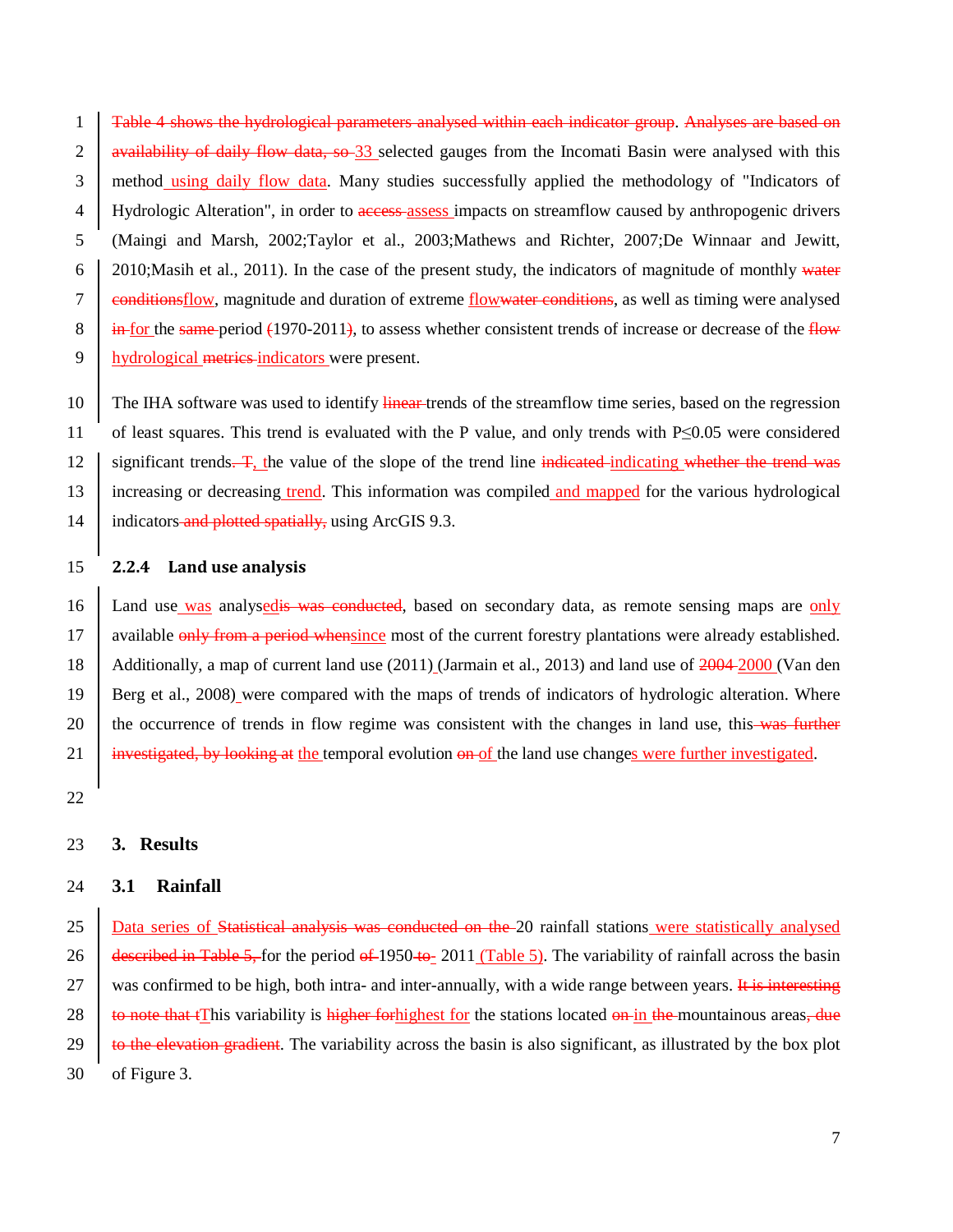1 The Spearman Trend Test investigation of trends on the annual time series revealed no significant trends 2 on most stations using the Spearman Trend Test, at 95% confidence level. that Oonly 5 of the 20 3 investigated stations showed significant trends of increase (2 stations) and decrease (3 stations). However, <sup>4</sup> the stations that presented significant trends are also stations with lower percentage of reliability, thus it is 5 possible that the trend identified could be affected by data infilling procedures. The existence of aThere 6 was no serial correlation on of annual and monthly time series was also investigated, but was not found to 7 be present. Some change points were identified using the Pettitt Test, mostly  $\theta$ -in the years  $\frac{1978}{1971}$ 8 and 1971–1978 [\(Table 5\)](#page-27-0). The significance of the change was assessed with T-Test and F-Test in the 9 change of mean and the variance of the sub-series obtained from the change points, at 2.5% significance 10 **level.** Only 2-two stations out of the twenty studied showed significant change towards a wetter regime

11 (Riverbank and Manhica).

12 [Figure 4](#page-33-3) shows, for example, the anomalies of annual rainfall and the moving average for the stations of 13 Machadodorp and Alkmaar. Monthly rainfall also does not exhibit any clear trend of an increase or

14 decrease in most of the stations. This is consistent with the larger scale analyses conducted by Schulze

15 (2012) for South Africa and [Shongwe et al. \(2009\)](#page-20-0) for Southern Africa.

16 [Mussá et al. \(2013\)](#page-19-5) studied the trends of annual and dry extreme rainfall, using the Standardized 17 Precipitation Index (SPI) and also found no significant trends on thein annual rainfall precipitation 18 extremes across the Crocodile sub-catchment.

## 19 **3.2 Variability of streamflow**

20 The metrics of the different hydrologic indicators were compiled as an output of the IHA analysis, which 21 is illustrated. The results for the gauging stations located at the outlet (or the most downstream) of each 22 main sub-catchment are presented in Table  $6$ , as an example. The variability is described, using non-23 parametric statistics (median and coefficient of dispersion), because the hydrological time series are not 24 normally distributed, but positively skewed. The coefficient of dispersion (CD) is defined as CD= (75th 25 percentile - 25th percentile) / 50th percentile. The higher-larger the CD, the higher-larger the variation of 26 the parameter will be.

- 27 The flow patterns are consistent with the summer rainfall regime, with highest flow and rainfall events 28 associated with tropical cyclone activity in January-March.
- 29 A comparison of the flow normalized by area (Figure  $4$ Figure  $-$ 5) for the main sub-catchments reveals that 30 Sabie yields a higher runoff than Komati and Crocodile. This is the case because the observed 31 streamflows include the impact of water abstractions and streamflow reduction activities, which are more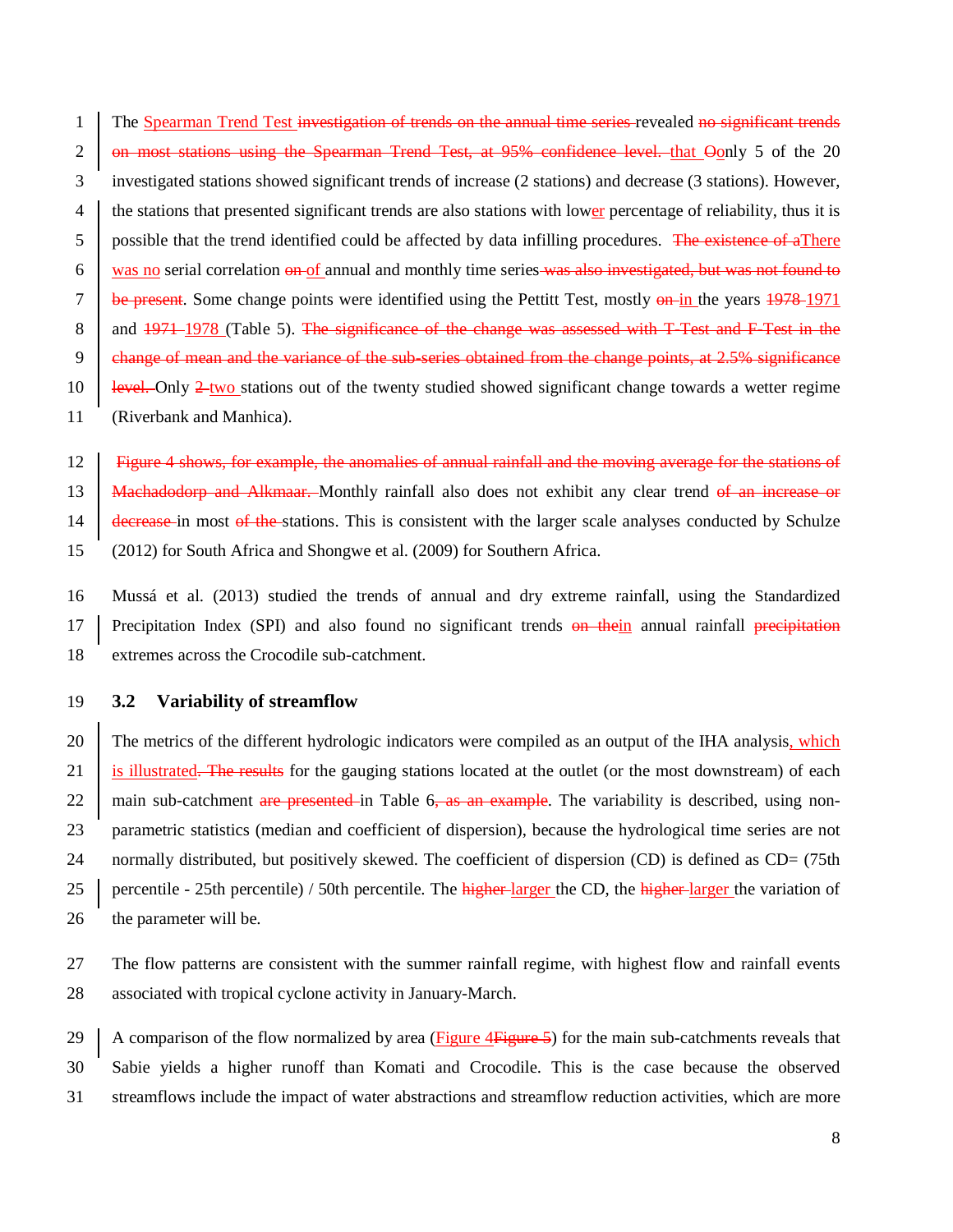1 intense in the Komati and Crocodile sub-catchments [\(Hughes and Mallory, 2008;](#page-16-6)[Mallory and Hughes,](#page-18-7)  2 [2012\)](#page-18-7).

3 Another aspect to note is that the flows of February are likely to be higher than observed records, but are

<sup>4</sup> buffered due to flow regulation, or because high streamflow extremes are not fully captured by the current 5 monitoring network, due to gauge limits.

#### 6 **3.3 Trends in streamflow**

7 | In Figure 5 Figure 6, the presents a spatial plot of trends indicated by the slope of the trend line is presented 8 perfor selected hydrological indicators. For comparison, the same indicators are plotted for the periods 9 1970-2011 (Figure 56a) and  $\overline{60r}$ -1950-2011 (Figure 56b). The significant trends are highlighted with a 10 circle. Table 7 presents the slope of the trend lines and P values for the gauges located at the outlet, or the 11 most downstream point of each main sub-catchment. The first observation re is a significant trend of 12 decreasing mean flow in October in almost all stations, especially the ones located on the main stem of 13 the Crocodile and the Komati. This means that along the entire basin the month of October is when more 14 water stress is experienced, which is explained by the fact that this is the month of the start of the rainy 15 season, when the dam levels are lowest and irrigation water requirements are highest (DWAF, 16 [2009a](#page-16-7)[;ICMA, 2010\)](#page-17-7).

17 This trend is consistent with the decreasing trends of minimum flows, as exemplified by the 7-day 18 minimum. In contrast, it can be seen that the count of low pulses increased significantly in many gauges, 19 which indicates the more frequent occurrence of low flows. Another striking trend is the significant 20 increase of the number of reversals  $\sigma$  at almost all stations. Reversals are calculated by dividing the 21 hydrologic record into "rising" and "falling" periods, which correspond to periods in which daily changes 22 in flows are either positive or negative, respectively. The number of reversals is the number of times that 23 flow switches from one type of period to another. The observed increased number of reversals, indicating 24 is likely due to the effect of flow regulation and water abstractions (reversals occur when an increasing 25 **flow trend changes to a decreasing flow trend).** 

26 The significant trends (95% confidence level) occurring onof the various indicators were counted per 27 station and plotted on the a map (Figure 6) in [\(Figure 7\)](#page-33-6). The salient pattern on the map is that more Most 28 significant decreasing trends occur in the Komati and Crocodile systems, which are also the most stressed 29 | sub-catchments. Another interesting aspect is that some of the trends cross-compensate each other. Some 30 of the positive trends occurring on the tributaries of the Crocodile, for example, the October Median Flow  $31$  and baseflow are cancelled <u>out as wewhen move moving</u> downstream the main stem of the river.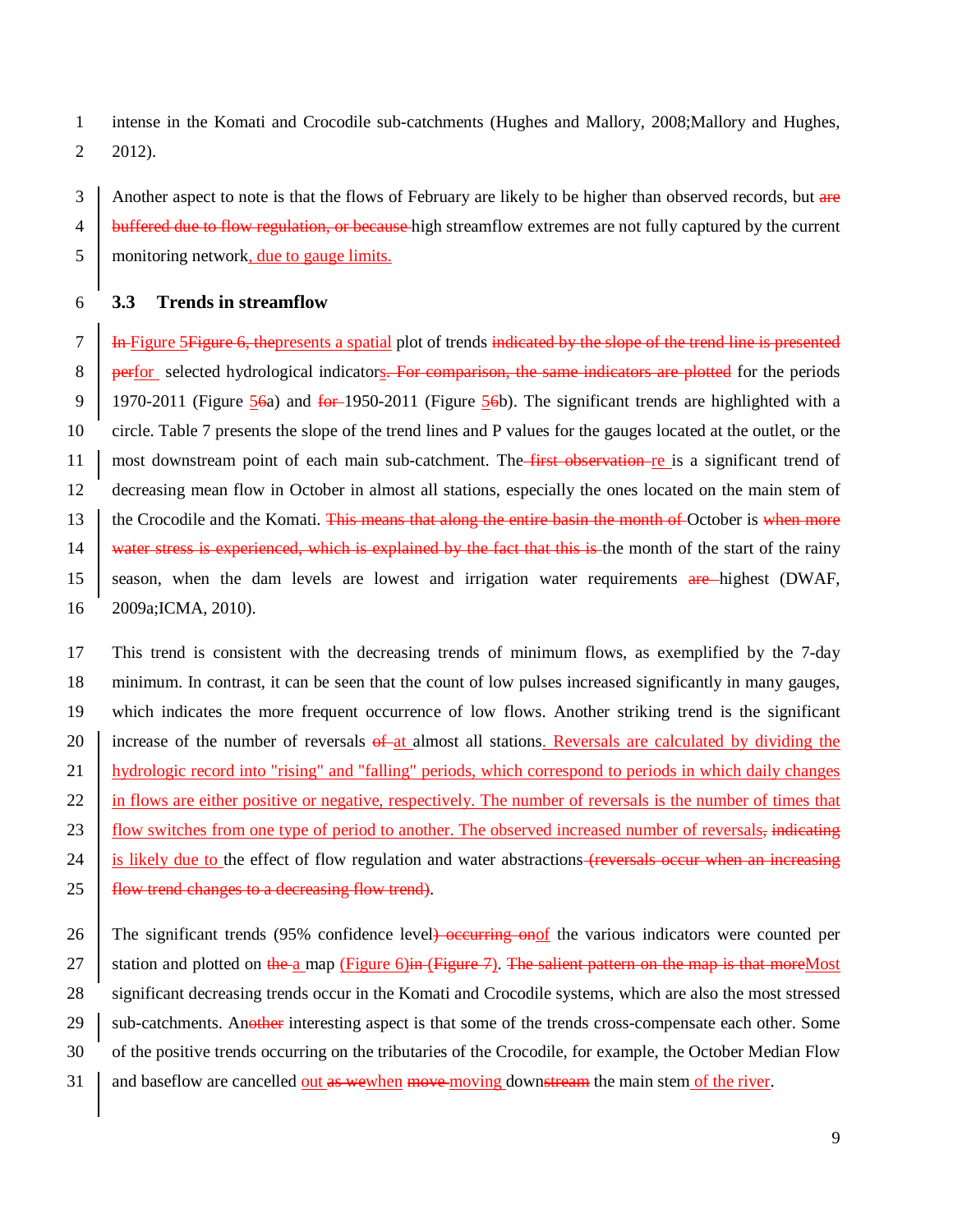1 The cross-compensation can also be observed at basin-scale on the Sabie, where the trends of decreasing 2 flows are not so frequent or significant. It is likely that this occurs because the majority of the Sabie falls 3 under the conservation area of the Kruger National Park (KNP) and therefore no majorfewer abstractions 4 occur herecompared to other sub-catchments, as illustrated in Table 1. The KNP has been playing an 5 important role in the catchment management fora set up by the Inkomati Catchement Management 6 Agency (ICMA), which concern the provision of environmental minimum flows, in order to ensure the 7 maintenance maintain of ecosystem services and biodiversity in the Park [\(Pollard et al., 2012](#page-19-6); Riddell et 8 [al., 2013\)](#page-20-7).

9 Table 7 illustrates that many of the trends observed in the Sabie sub-catchment are contrary to contrast 10 those observed in the Komati and Crocodile sub-catchments. Thus, it is likely that the trends observed in 11 downstream  $E43$ —Magude (station E43), in Mozambique, are as athe result of a combination of the 12 positive effect of the conservation approach of KNP on the Sabie, and the negative effect of flow 13 reductions in the Crocodile and the Komati.

14 From [Table 7](#page-31-0) and [Figure 7,](#page-33-6) it can be seen that tThe Komati sub-catchment (at Tonga gGauge, X1H003) is 15 where most negative trends occur, particularly significant during the months of October, June and July 16 [\(Table 7](#page-31-0) and [Figure 6\)](#page-33-6). At the downstream end of In-the Crocodile (at Tenbosch Gaugegauge, X2H016) 17 **the similar trends are not visible, because a lot of cross-compensations:** have already occurred. The Kaap 18 and Elands tributaries bothof the Crocodile River have significant decreasing trends of their mean 19 monthly flows, as well as  $\theta$ -the low flows;. On the other hand, the Kwena Dam, which is located on the 20 main stem of the Crocodile, on the other hand, is managed in a way to augment the flows during the dry 21 Season. This results in increasing flows during the low flow months.

22 It is important to note that these trends are even more pronounced, when longer time series are 23 considered. Two examples from the Crocodile Basin are presented below.

## 24 **3.3.1 Example of decreasing trends: Noord Kaap X2H010**

25 The Noord Kaap Gauge (X2H010), located on a tributary of the Crocodile sub-catchment, showed 26 displays the most intriguing trends. Out of the 33 IHA indicators (IHA), this gauge had 12 significant 27 trends, 10 of them which negative, which indicate indicating a major shift in flow regime over the period 28 of analysis. The decreasing trends occur in all months, but are more pronounced during low flow months, 29 particularly September [\(Figure 8\)](#page-33-7) and October. There is a significant decrease of high flows and small

30 floods and an increase of extreme low flows. However, there is no record of the presence of a dam or

31 major infrastructure being constructed [\(DWAF, 2009d\)](#page-16-8). The records of nearbyareal rainfall station of

32 Kaapsehoop (0518455W) for the drainage area of this gauge does not show a significant decreasing trend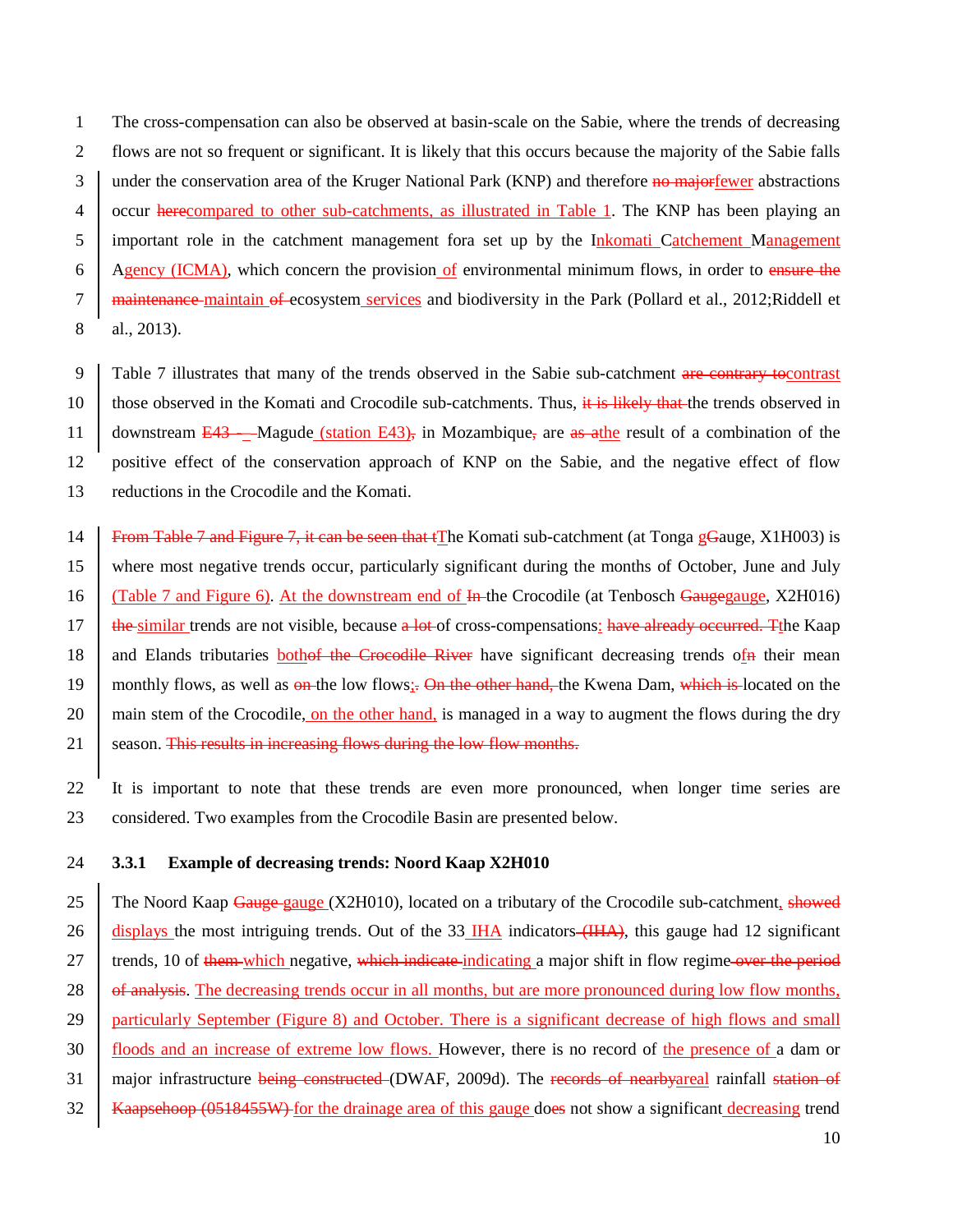$1 \mid \theta$  of decrease of rainfall, which suggests that the reduction observed in streamflow could should be a result 2 of land use change, namely, conversion to forestry and irrigated land. The decreasing trends occur in all months, but are more pronounced during low flow months, particularly September [\(Figure 9\)](#page-33-7) and October. There is a significant decrease of high flows and small floods and an increase of extreme low flows. The annual flow duration curve for the periods 1949-1974 and 1978-2011 shows a dramatic 6 decrease in annual flows. Figure Figure  $10$  illustrates the comparison of median monthly flows for the two periods. From the analysis of land use changes over time [\(Table 2\)](#page-23-0), it can be seen that the sharp decrease of mean monthly flows during the 1960s coincides with an increase of the area under irrigated agriculture. During the 1970s there was also a great increase of area under forestry, namely, Eucalyptus [\(DWAF, 2009a\)](#page-16-7). Commercial forestry consumes more water through evaporation than the native vegetation it replaces, therefore, under the South African NWA, it must be licensed as a water user, which is termed a Streamflow Reduction Activity (SFRA) [\(Jewitt, 2002;](#page-17-8)[Jewitt, 2006b\)](#page-17-9). A recent study by [van](#page-21-6)  Eekelen et al. (2015) finds that stream flow reduction due to forest plantations may be twice or even three

14 times more than allowed by the Interim IncoMaputo Agreement(TPTC, 2010).

#### **3.3.2 Impact of the Kwena Dam on streamflows of the Crocodile River**

 The Kwena Dam is the main reservoir on the Crocodile system, located upstream in the catchment, commissioned in 1984. The dam is used to improve the assurance of supply of water for irrigation 18 purposes in the catchment. The Montrose gGauge (X2H013) is located a few  $\alpha$  kilometres downstream of 19 this dam. The two-period (1959-1984 and 1986-2011) analysies illustrated-illustrates the main impacts of 20 Kwena Dam on the river flow regime, which are reversed seasonality, namely the dampening of peak 21 flows and an increase of  $\hat{n}$  low flows and base flow indices. These results are consistent with the analysis conducted by [Riddell et al. \(2013\),](#page-20-7) which found significant alterations of natural flow regime in the 23 Crocodile Basin over the past 40 years.. They developed a methodology to assess historical compliance 24 with environmental water allocations, and reported that there is a high incidence of non-compliance, **reduction of low flows and some homogenisation of the flow regime, as a result of dam operation.** Similar impacts were found in studies in different parts of the world [\(Richter et al., 1998](#page-19-7)[;Bunn and Arthington,](#page-16-9)  [2002](#page-16-9)[;Maingi and Marsh, 2002;](#page-18-5)[Birkel et al., 2014\)](#page-16-10).

 It can be seen that this reservoir is managed to augment the low flows and attenuate floods. This change in the flow regime influences the streamflow along the main stem of the Crocodile River, but as 30 tributaries join  $\frac{d}{dt}$  and water is abstracted, the effect is reduced. At the outlet  $\frac{d}{dt}$  at Tenbosch gauge, X2H016 [\(Figure 7](#page-33-6) [Figure 6](#page-33-6) and [Table 7\)](#page-31-0), the effects of flow regulation and water abstractions have **already** counter-balanced the contrasting trends observed upstream.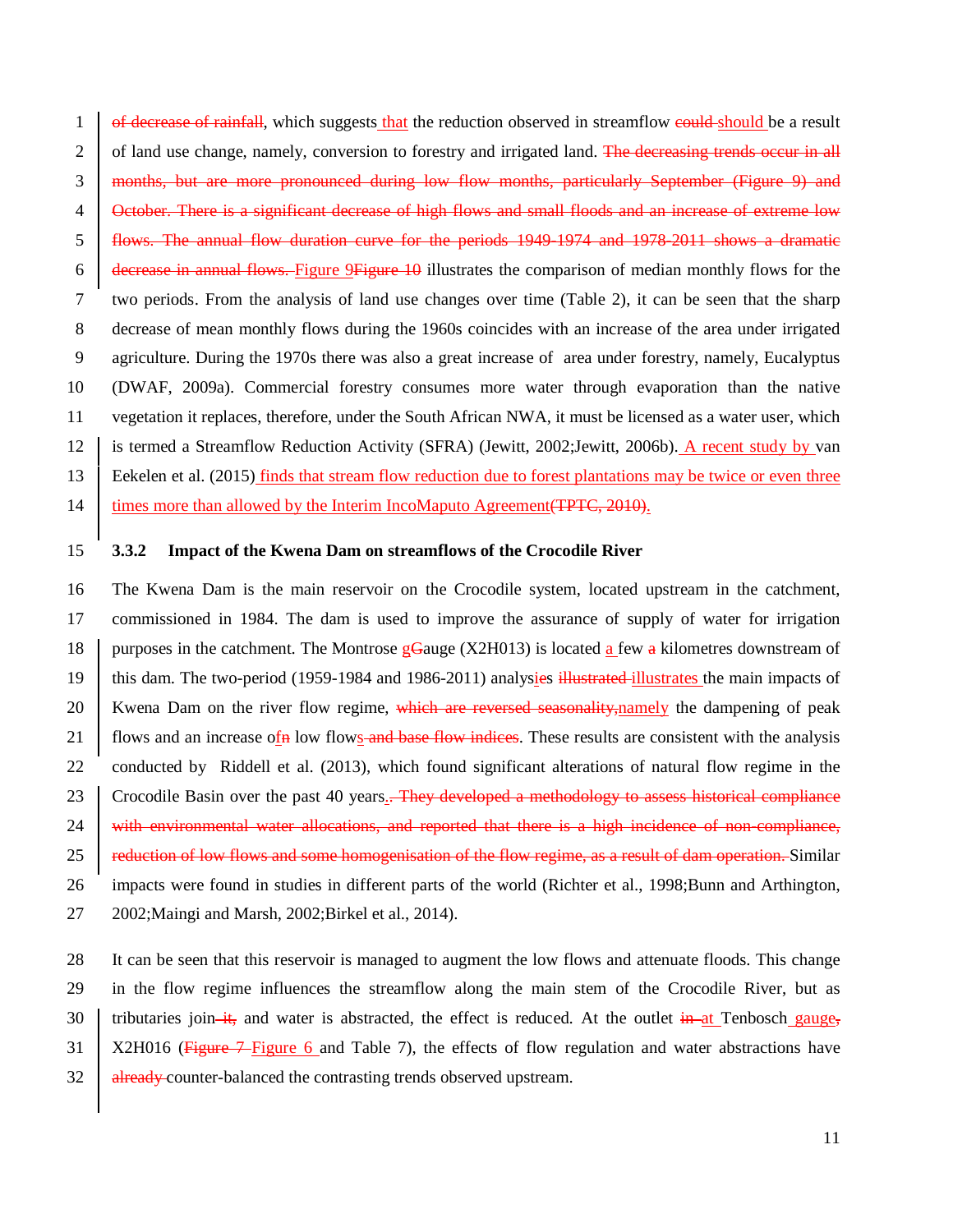#### **3.3.3 Impact of anthropogenic actions**

 As can be seen from water use information, the impacts of land use change and water abstractions are the main drivers of changes in the flow regime on the Incomati. However, the situation is variable along the 4 catchment. In the Sabie system, in spite of great-large areas of commercial forestry in the headwaters, the 5 indicators of mean, annual and low flows do not show significant trends (see [Table 7\)](#page-31-0). This can be explained by the fact that most of the forestry area was already established during the period of analysis 7 for trends (1970-2011)[\(DWAF, 2009c\)](#page-16-11). The fact that a large proportion of the Sabie sub-catchment is under conservation land use (KNP and other game reserves) also plays an important role in maintaining the natural flow regime.

 On the Crocodile, however, irrigated agriculture, forestry and urbanization were the most important anthropogenic drivers. They affect the streamflow regime, the water quantity and possibly the water quality as well (beyond the scope of this analysis). This has important implications when environmental flow requirements and minimum cross-border flows need to be adhered to. [Pollard and du Toit \(2011\)](#page-19-8) and [Riddell et al. \(2013\)](#page-20-7) have demonstrated that the Crocodile River is not complying to environmental flow requirements during most of the dry season at the outlet.

16 On the Komati, the strategic water uses, which have first priority (such as the water transfers to ESKOM plants in the Olifants Catchment and to irrigation schemes in the Umbeluzi) [\(Nkomo and van der Zaag,](#page-19-1)  [2004](#page-19-1)[;DWAF, 2009b\)](#page-16-3), have a high impact on streamflows. Because of other water allocations, for irrigation, forestry and other industries, steady trends of decreasing flows could be identified. This is another system where the environmental flows and cross-border requirements are often not met during the dry season [\(Pollard and du Toit, 2011](#page-19-8)[;Mukororira, 2012](#page-18-8)[;Riddell et al., 2013\)](#page-20-7).

#### **4. Discussion**

## **4.1 Limitations of this study**

25 The available data series  $\frac{had-have}{amp}$  some gaps, especially during high flow periods. Because of this, the analysis of high flow extremes is highly uncertain. For the trend analysis, the period of common data 27 followed the construction of  $\frac{1}{x}$  betoffered impoundments and other developments.

 Another challenge is the disparity of data availability across the different riparian countries. In Mozambique, only two gauges had reliable flow data for this analysis, representing the entire Lower Incomati system. The rivers Massintonto, Uanetze and Mazimechopes, in Mozambique do not have active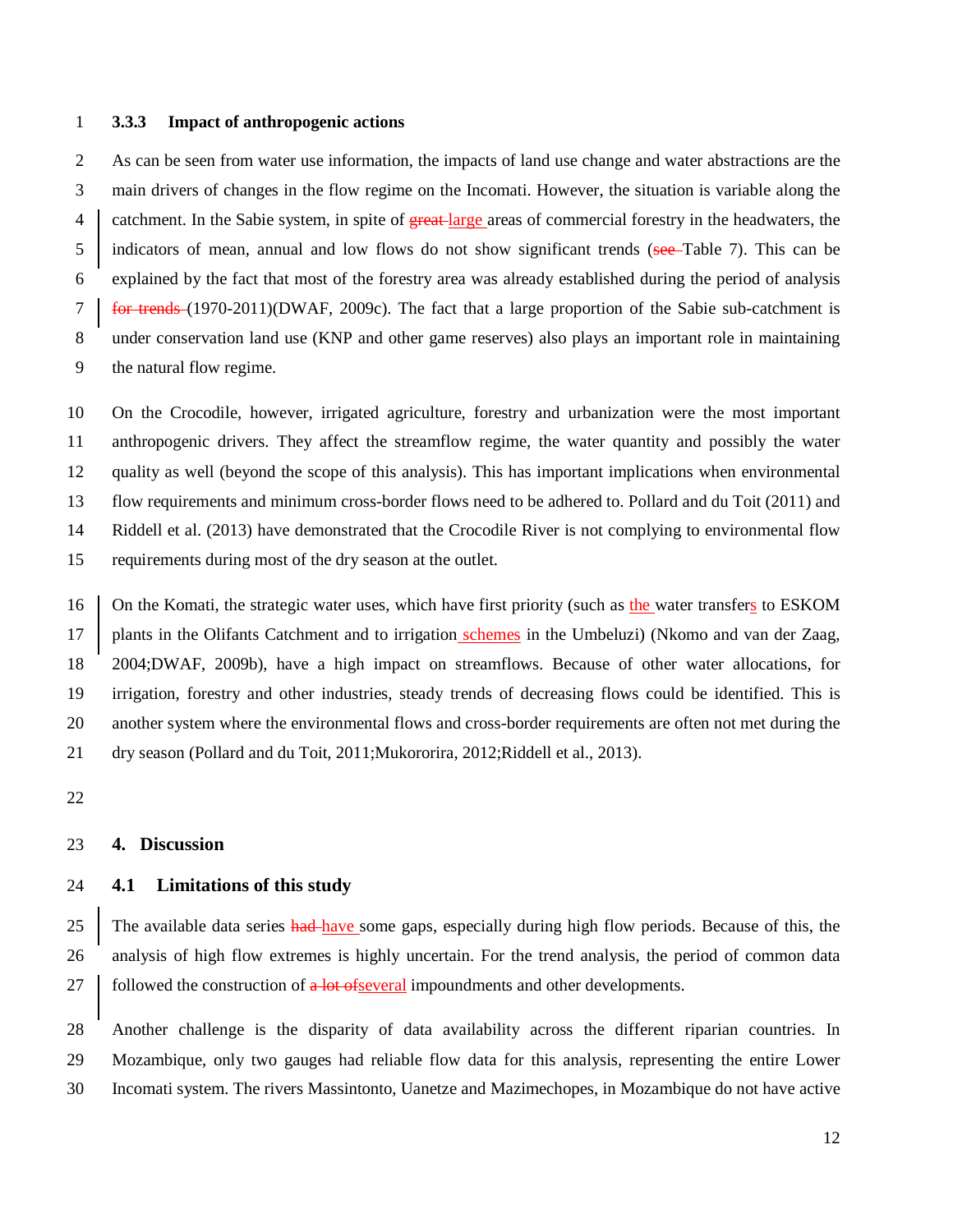1 flow gauges. There is definitely a need to strengthen the hydrometric monitoring network in the 2 Mozambican part of the basin, as well as on the tributaries originating in the Kruger National Park.

3 Some gauges are from nested catchments. A lot of trends and alterations counter-balance each other, as <sup>4</sup> can be seen clearly in the Crocodile system. However, some cases of contradictory trends that occurred 5 could possibly be explained by the change of measurement equipment and the adjustment of the flow 6 rating curves. An analysis of the best quality stations and a number of stations in the same system was  $7$  eonducted, to avoid this pitfall.

## 8 **4.2 What are the most striking trends and where do they occur?**

9 The analysis resulted in the identification of major trends, such as including:

- 10 Decreasing trends of the magnitude of monthly flow (significant for low flow months, e.g. 11 October), minimum flow (1-, 3-, 7-, 30 and 90-day minimum) and the occurrence of high flow 12 pulses:
- 13 Significant increasing trends of the magnitude of monthly flow (August and September) in some 14 locations in the Crocodile and Sabie, and on the occurrence of flow reversals basin wide;
- 15 Some gauges showed no significant change or no clear pattern of change on the parameters 16 analyzed. These are mainly gauges located on the Sabie, which by 1970 had already established 17 the current land use seen to the present day.

18 In the Komati system, the flow regulation and water abstractions have very-strong impacts on streamflow. 19 Most gauges are already severely impacted and it is quite difficult to characterize natural flow conditions. 20 Flow regulation has highest the largest impact on low flow and minimum flows. In the Komati, there is 21 significant irrigated agriculture is significant, particularly sugar-cane. The upstream dams of 22 Nooitgedacht and Vygeboom are also-mainly used to supply cooling water to ESKOM power stations 23 outside the basin; thus, the this water is exported and not used within the basin.

24 In the Crocodile system, the flow regulation, through the operation of by the Kwena Dam, for example, 25 has impacted on the attenuation attenuated of extreme flow events. The high flows are reduced and the 26 low flows generally increase, leading to reverse seasonality downstream of the Kwena Dam. Reverse 27 seasonality is the change in timing of hydrograph characteristics, for example the occurrence of low flows 28 in the wet season or high flows in the dry season. The Kwena dam is used to improve the assurance of the 29 supply of water for irrigation purposes in the catchment. However, on X2H010 - Noord Kaap gauge  $30\,$  X2H010, a headwater tributary of the Crocodile, there is experiences a significant and dramatic reduction 31 of flows, shown in the monthly flow, the flow duration curves and the low flow parameters. This change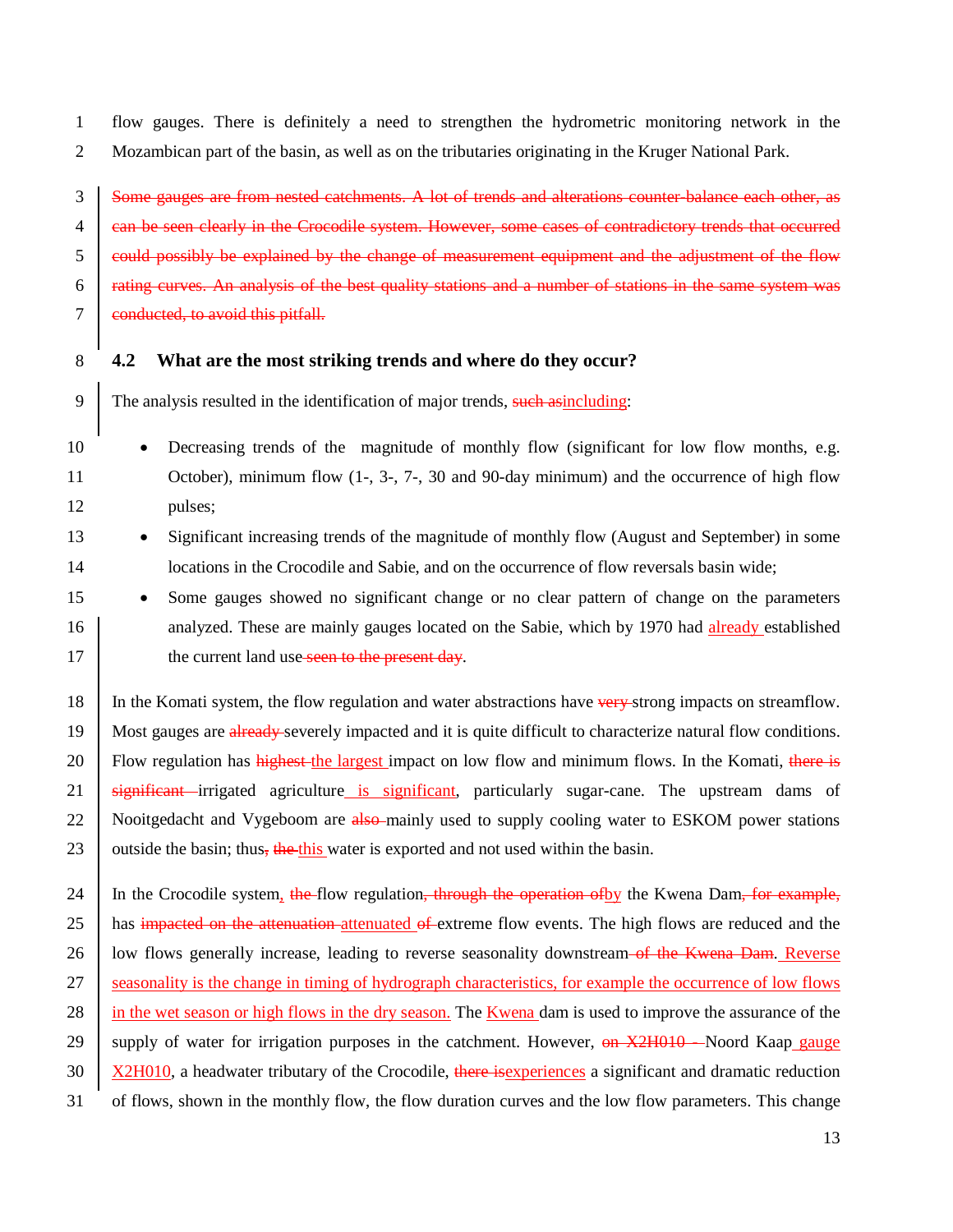1 is was compared with the increase in the area under forestry in the sub-catchment, as well as with the

2 increase in irrigation. The comparison revealed that the land use change was the main driver of the flow

3 alteration., by inference, using land use data, with the increase in the area under forestry in the sub-

4 **catchment, as well as with the increase in irrigation.** 

 $5$  In the Sabie system, most gauges did not show varied significant trends. This is most likely due to fewer 6 disturbances compared to the other main catchments: lower water demands, less-fewer water abstractions 7 and larger areas under conservation. During the period  $f_{\rm f}$  from 1970 to-2011, there were no clear impacts of 8 climatic change (in terms of rainfall) on the streamflow.

## 9 **4.3 Implications of this findings for water resources management**

 The results of this study illustrate some hotspots where more attention should be put in order to ensure provision of water to society and the environment. When the analysis of trends is combined with the land use of the basin [\(Figure 7\)](#page-33-8), it is clear that the majority of gauges with decreasing trends are located in areas were forestry or irrigated agriculture dominate the land use and where conservation approaches are less prevalent. The presence of water management infrastructure (dams) highly influence the flow regime.

15 For the management of water resources in the basin, it is important to note that there are some clear 16 patterns, illustrated by the Sabie, Crocodile and Komati. The Sabie flows generated in the upper parts of 17 the catchment persist until the outlet, whilst in other rivers flows are highly modified.  $\frac{1}{2}$  where the Kruger 18 National Park or the Catchment Management Agency Forum is less of an influence, flows are highly 19 **modified.** This suggests that the use of the conservation approach through the Strategic Adaptive 20 Management of the Kruger National Park (KNP) and Inkomati Catchment Management Agency (ICMA), 21 which are stronger on the Sabie, -can be very beneficial to keep environmental flows in the system. It is 22 important to consider not only the magnitude of flows, but their duration and timing as well.

23 To some extent, dDams do provide storage, generate hydropower and attenuate floods in the basin, but 24 have impacts downstream, such aus the change of mean monthly flows and, the reversal of eseasonality. 25 and the trapping of sediments, which can all hamper the health of downstream ecosystems downstream of 26 the dams. The recently concluded Mbombela Reconciliation Strategy [\(Beumer and Mallory, 2014\)](#page-16-12) 27 strongly recommends the construction of new dams in South Africa, including one at Mountain View in 28 the Kaap subcatchment. The plans of these developments happen when Swaziland is not yet fully utilizing 29 its allocation under the Piggs Peak Agreement and Interim IncoMaputo Agreement [\(TPTC, 2010\)](#page-20-5). 30 Experiences of other countries around the world shows that dam construction has many, often wide-31 ranging and long-term social and ecological impacts that often are negative and that frequently are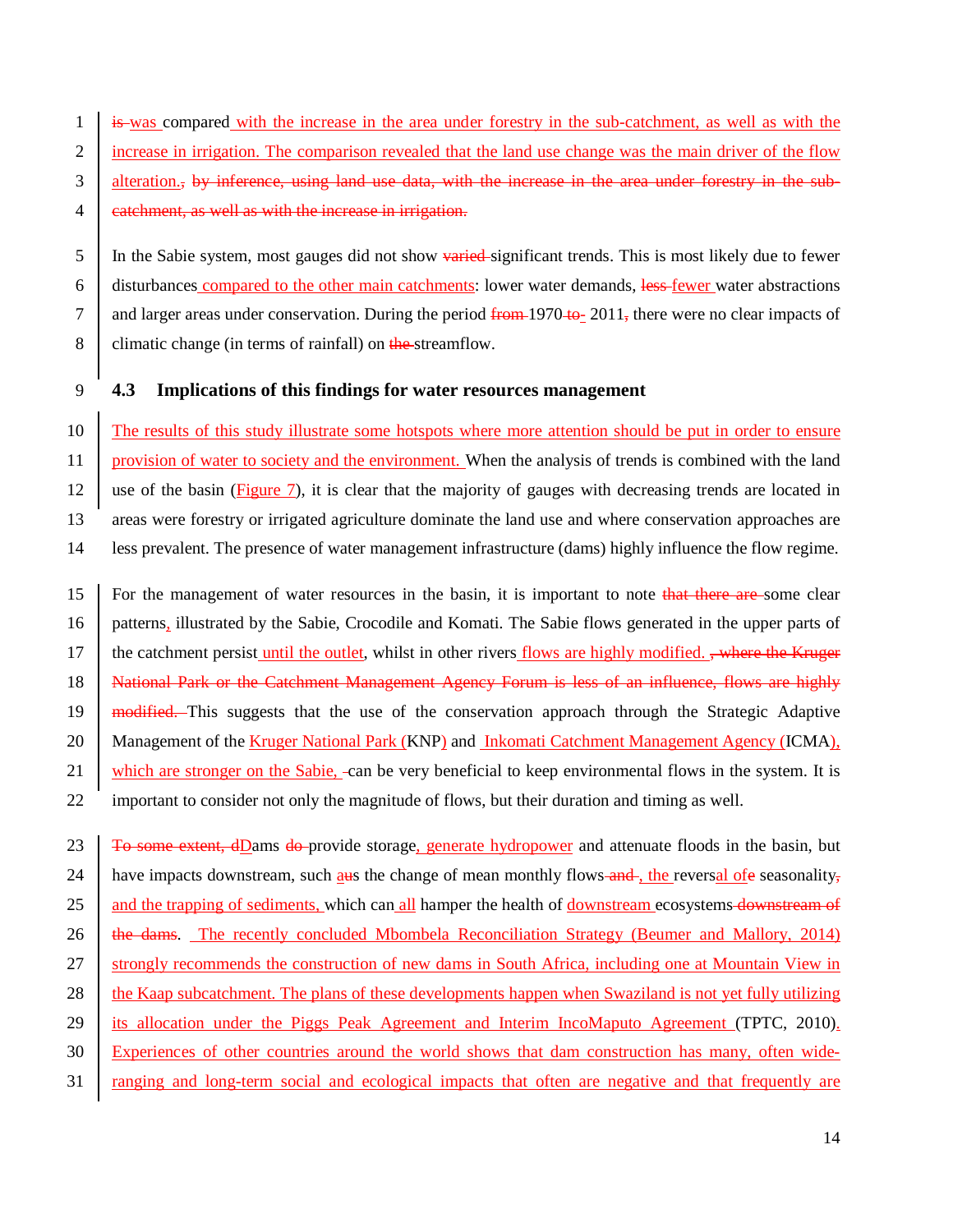1 irreversible, including the social upheaval caused by the resettlement of communities, loss of ecosystems 2 and biodiversity, increased sediment trapping, irreversible alteration of flow regimes and the prohibitive 3 cost of decommissioning (see for an overview [\(Tullos et al., 2009;](#page-21-7)[Moore et al., 2010\)](#page-18-9)), It is therefore 4 important to fully explore alternative options before deciding of the construction of more large dams. So 5 other alternative possibilities of restoring natural stream flows and/or increasing water storage capacity 6 should be further investigated and adopted. These alternatives could include in the basin in future, such 7 **as**-aquifer storage, artificial recharge, rainfall harvesting, decentralized storage, and reducing the water 8 use of existing uses and users, including irrigation, industry and forest plantations–ete. The design of 9 operation rules of existing and future for dams should also include objectives to better  $\frac{1}{2}$  aim at mimicking 10 crucial aspects of the system's natural variability.

 Given the likely expansion of water demands, due to urbanization and industrial development, it is also important that water demand management and water conservation measures are better implemented in the basin. For example, there could be systems to reward users that use technology to improve their water use 14 efficiency and to municipalities that encourage their users to have lower water demandsuse.

15 This study also shows the complexity of water resource availability and variability. This The complexity is even more relevant, considering that this is a transboundary basin and that there are international agreements regarding minimum cross-border flows and maximum development levels that have to be adhered to [\(Nkomo and van der Zaag, 2004;](#page-19-1)[Pollard and Toit, 2011;](#page-19-9)[Riddell et al., 2013\)](#page-20-7).

19 There is a great discrepancy of data availability between different riparian countries. It is very important 20 that Mozambique, in particular, improves its monitoring network, in order to better assess the impact of 21 various management activities occurring upstream on the state of water resources. The monitoring of 22 hydrological extremes should receive more attention, with focus on increasing the accuracy of recording 23 the flood events. The improvement of the monitoring network can be achieved by various means, such as:

24 • Water management institutions collaborate more intensely with academic and consultant 25 institutions;

- 26  **Develop realistic plans to improve monitoring and data management;**
- 27 **•** Learn from other countries/institutions that have adequate monitoring in place;
- 28 Use modern ICT and other technologies, which may become cheaper and more accessible;
- 29 Involve more stakeholders and citizens in data collection.

30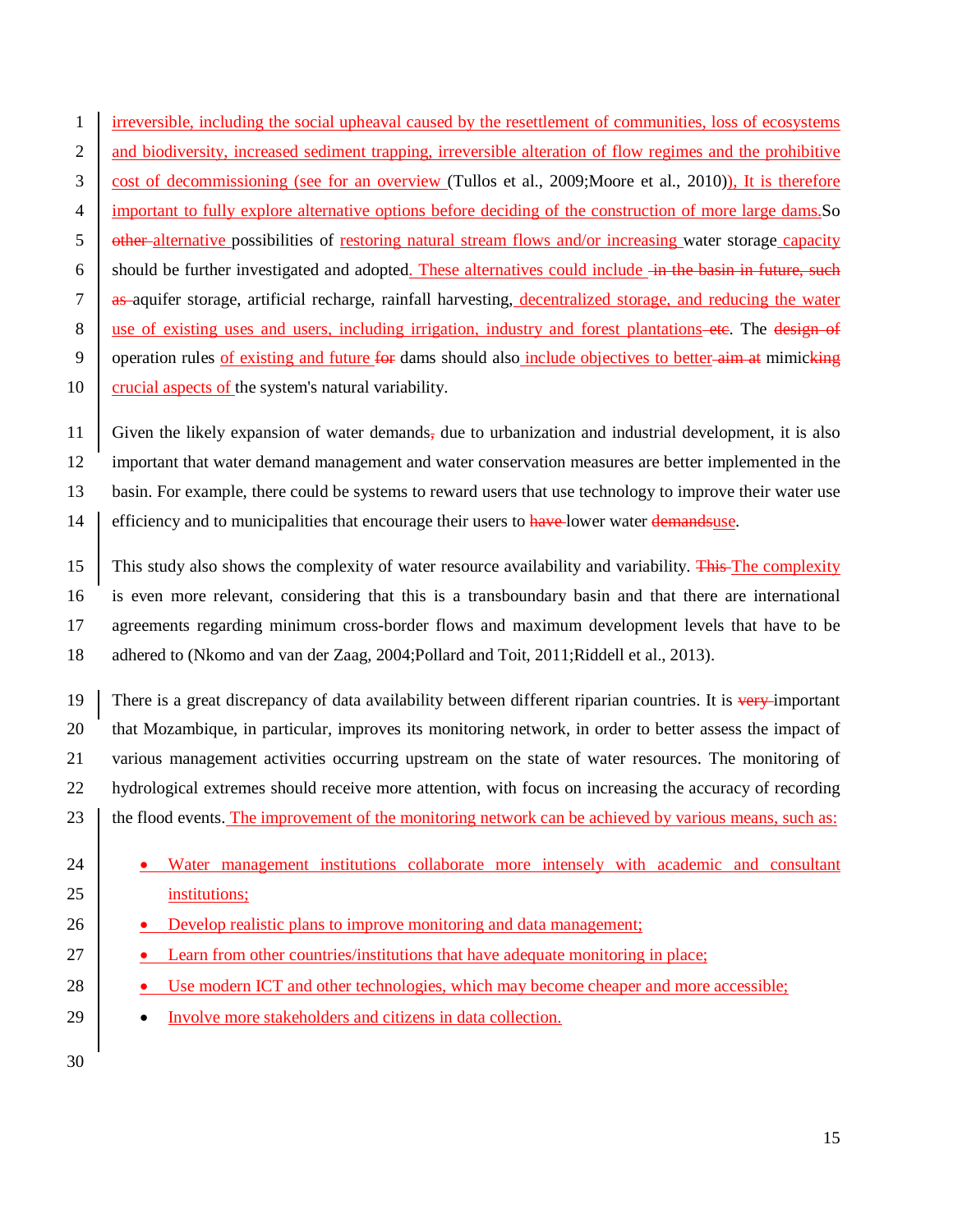### 1 **5. Conclusions**

2 The research conducted shows important interactions of reveals the dynamics of streamflow that are 3 complex and intertwined, often working simultaneously withinand their drivers in a river basin.

4 The statistical analysis of rainfall data revealed no consistent significant trend of increase or decrease for 5 the studied period. The analysis of streamflow, on the other end, revealed significant decreasing trends of 6 streamflow indicators, particularly the median monthly flows of September and October, and low flow 7 indicators. This study concludes that land use and flow regulation are the largest t drivers of trends in the 8 streamflow trends in the basin. Indeed, over the past 40 years the areas under commercial forestry and 9 irrigated agriculture have increased over four times, increasing the consumptive water use, basin wide.

10 The study therefore recommends that conservation approaches to water management, such as strategic adaptive management adopted by the Kruger National Park and Inkomati Catchment Management 12 Agency, should be further deployed employed in the basin. Water demand management and water conservation should be alternative options to the development of dams, and should be further investigated and established in the basin. Land use practices, particularly forestry and agriculture, have a significant impact on water quantity of the basin; therefore, stakeholders from these sectors should work closely with 16 the water management institutions, when planning for future developments and water allocation plans., to **keep flow regime close to the natural variability**.

18 Considering the high spatial variability in the observed changes, no unified approach will work, but the 19 specific **tailor-made** interventions are needed for the most affected sub-catchments and main catchments. 20 Future investigations should conduct a careful **basin-wide** assessment of benefits derived from water use 21 should be done, and in order to assess  $\frac{1}{2}$  the first priority water uses, including commercial forest 22 plantations which by default are priority users, are indeed the most beneficial; this should be done basin  $23$  wide.

24

### 25 **Acknowledgements**

26 The authors would like to thank UNESCO-IHE Partnership Research Fund (UPaRF), through the 27 RISKOMAN project, for funding of this research. The Water Resources-Research Commission of South 28 Africa, through Project K5/1935 also contributed additional funding, which is appreciated. All partners of 29 the RISKOMAN project (University of KwaZulu-Natal UKZN, ICMA, Komati Basin Water Authority 30 KOBWA, UEMEduardo Mondlane University) including the reference group are thanked for their 31 valuable inputs. Streamflow and rainfall data was kindly provided by DWA, UKZN and SAWS.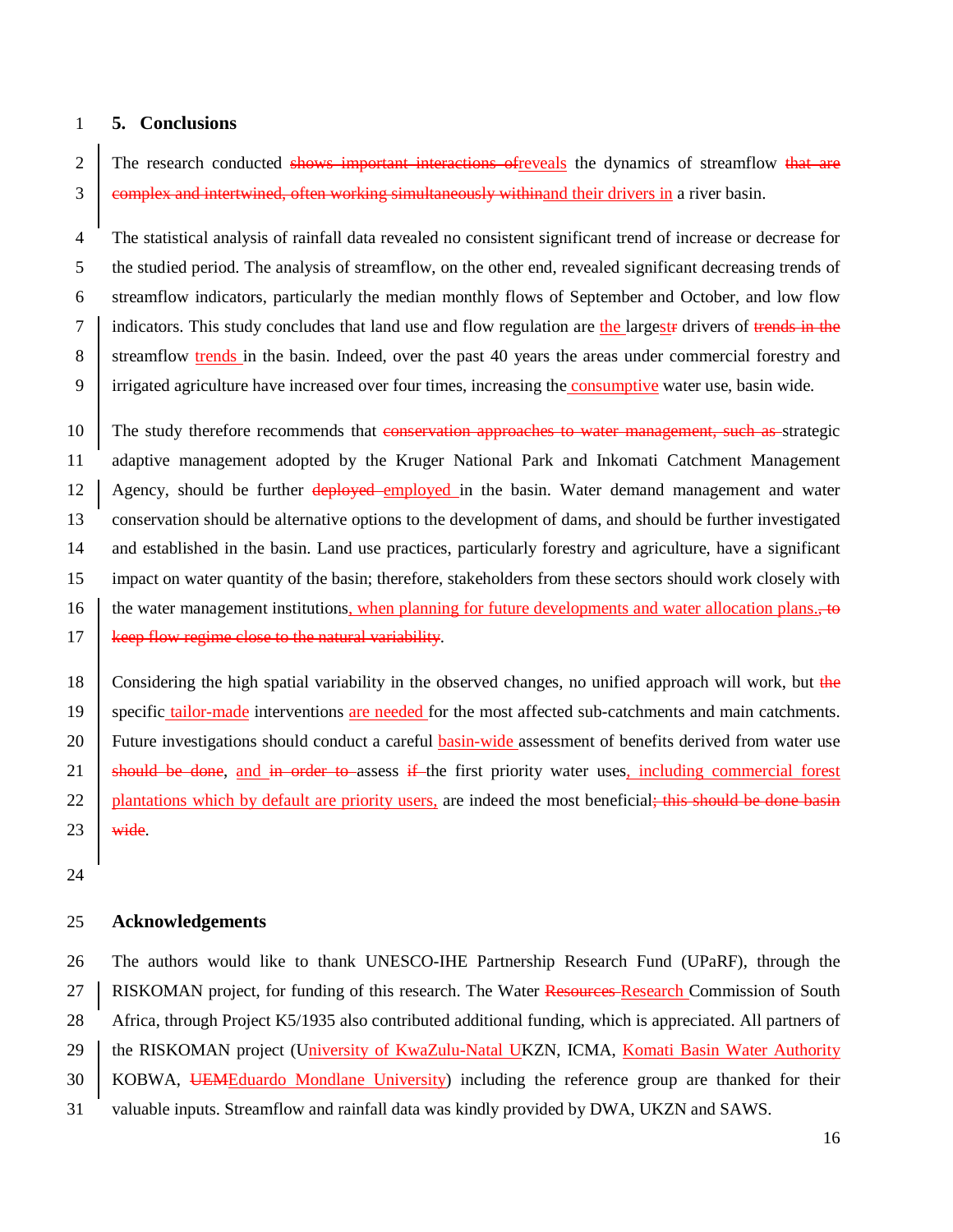### **References**

<span id="page-16-12"></span> Beumer, J., and Mallory, S.: Water Requirements and Availability Reconciliation Strategy for the Mbombela Municipal Area. Final Reconcialiation Strategy, Department of Water Affairs, South Africa, 2014.

- <span id="page-16-10"></span> Birkel, C., Soulsby, C., Ali, G., and Tetzlaff, D.: Assessing the cumulative impacts of hydropower regulation on the flow characteristics of a large atlantic Salmon river system, River Research and Applications, 30, 456-475, 10.1002/rra.2656, 2014.
- <span id="page-16-9"></span> Bunn, S. E., and Arthington, A. H.: Basic Principles and Ecological Consequences of Altered Flow Regimes for Aquatic Biodiversity, Environmental Management, 30, 492-507, 10.1007/s00267-002-2737- 0, 2002.
- <span id="page-16-5"></span>De Winnaar, G., and Jewitt, G.: Ecohydrological implications of runoff harvesting in the headwaters of

the Thukela River basin, South Africa, Physics and Chemistry of the Earth, Parts A/B/C, 35, 634-642,

- [http://dx.doi.org/10.1016/j.pce.2010.07.009,](http://dx.doi.org/10.1016/j.pce.2010.07.009) 2010.
- <span id="page-16-7"></span>DWAF: Inkomati Water Availability Assessment Study. Water Requirements Volume 1, 2009a.
- <span id="page-16-3"></span>DWAF: Inkomati Water Availability Assessment Study: Main Report, 2009b.
- <span id="page-16-11"></span>DWAF: Inkomati Water Availability Assessment Study: Hydrology of Sabie River Volume 1, 2009c.
- <span id="page-16-8"></span>DWAF: Inkomati Water Availability Assessment Study. Hydrology of Crocodile River Volume 1, 2009d.
- <span id="page-16-2"></span>Fanta, B., Zaake, B. T., and Kachroo, R. K.: A study of variability of annual river flow of the southern
- <span id="page-16-4"></span>African region, Hydrological Sciences Journal, 46, 513-524, 10.1080/02626660109492847, 2001.
- <span id="page-16-0"></span> Hu, Y., Maskey, S., Uhlenbrook, S., and Zhao, H.: Streamflow trends and climate linkages in the source region of the Yellow River, China, Hydrological Processes, 25, 3399-3411, 10.1002/hyp.8069, 2011.
- <span id="page-16-6"></span> Hughes, D. A., and Mallory, S. J. L.: Including environmental flow requirements as part of real-time water resource management, River Research and Applications, 24, 852-861, 10.1002/rra.1101, 2008.
- <span id="page-16-1"></span> Hughes, D. A., Tshimanga, R. M., Tirivarombo, S., and Tanner, J.: Simulating wetland impacts on stream flow in southern Africa using a monthly hydrological model, Hydrological Processes, 28, 1775-1786, 10.1002/hyp.9725, 2014.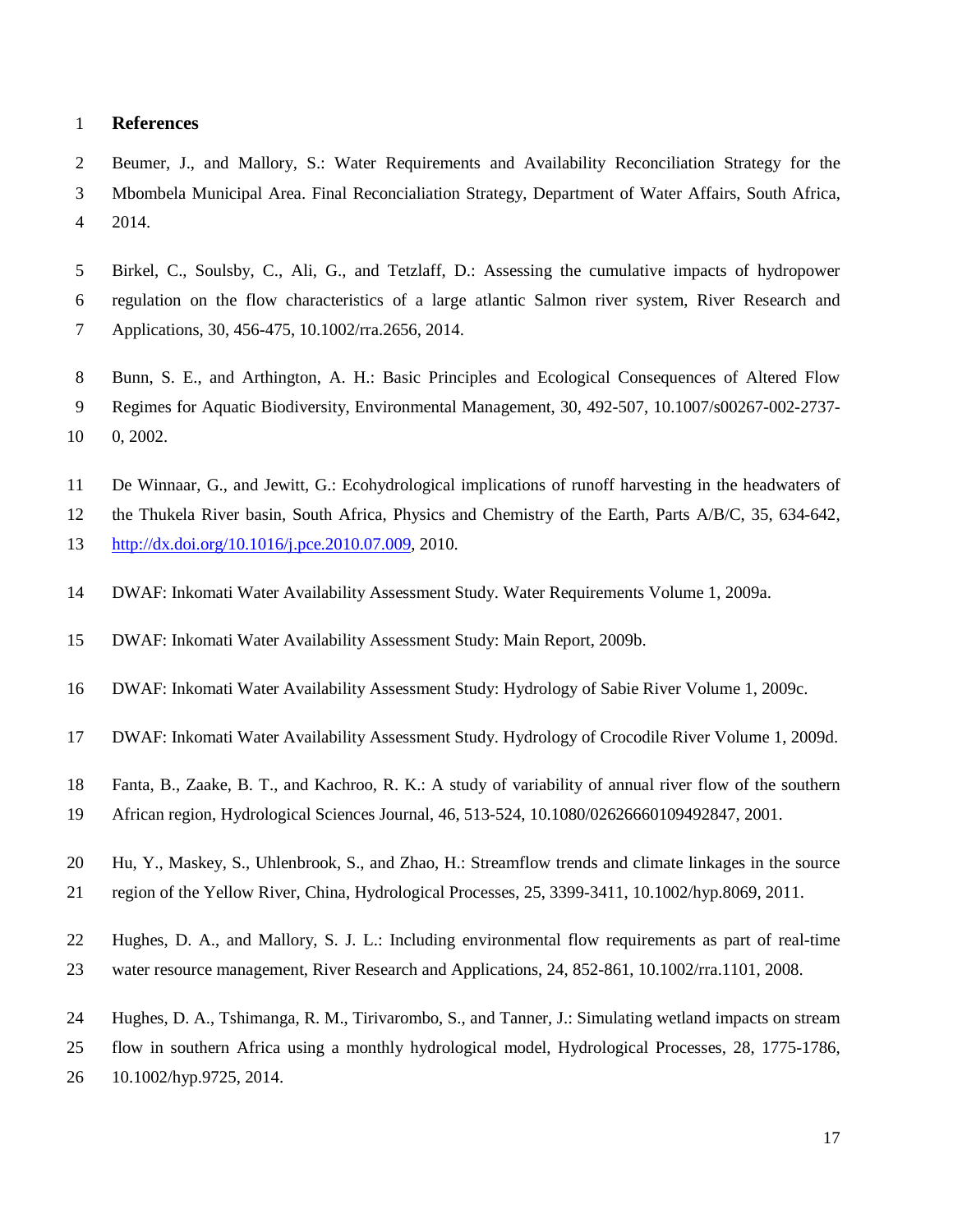- <span id="page-17-7"></span> ICMA: The Inkomati Catchment Management Strategy: A First Generations Catchment Management Strategy for the Inkomati Water Management Area., Inkomati Catchment Management Agency, Nelspruit, 2010.
- <span id="page-17-6"></span> Jarmain, C., Dost, R. J. J., De Bruijn, E., Ferreira, F., Schaap, O., Bastiaanssen, W. G. M., Bastiaanssen, F., van Haren, I., van Haren, I. J., Wayers, T., Ribeiro, D., Pelgrum, H., Obando, E., and Van Eekelen, M.

W.: Spatial Hydro-meteorological data for transparent and equitable water resources management in the

- Incomati catchment, Pretoria, South Africa, 2013.
- <span id="page-17-0"></span> Jewitt, G.: Integrating blue and green water flows for water resources management and planning, Physics and Chemistry of the Earth, Parts A/B/C, 31, 753-762, [http://dx.doi.org/10.1016/j.pce.2006.08.033,](http://dx.doi.org/10.1016/j.pce.2006.08.033)  2006a.
- <span id="page-17-9"></span> Jewitt, G.: Water and Forests., in: Encyclopedia of Hydrological Sciences, John Wiley & Sons, Ltd, 2006b.
- <span id="page-17-8"></span> Jewitt, G. P. W.: The 8%-4% debate: Commercial afforestation and water use in South Africa, Southern African Forestry Journal, 1-6, 2002.
- <span id="page-17-1"></span>Jewitt, G. P. W., Garratt, J. A., Calder, I. R., and Fuller, L.: Water resources planning and modelling tools
- 16 for the assessment of land use change in the Luvuvhu Catchment, South Africa, Physics and Chemistry of the Earth, Parts A/B/C, 29, 1233-1241, 2004.
- <span id="page-17-3"></span> Kruger, A. C., and Shongwe, S.: Temperature trends in South Africa: 1960–2003, International Journal of Climatology, 24, 1929-1945, 10.1002/joc.1096, 2004.
- <span id="page-17-5"></span> LeMarie, M., van der Zaag, P., Menting, G., Baquete, E., and Schotanus, D.: The use of remote sensing for monitoring environmental indicators: The case of the Incomati estuary, Mozambique, Physics and Chemistry of the Earth, Parts A/B/C, 31, 857-863, 10.1016/j.pce.2006.08.023, 2006.
- <span id="page-17-2"></span> Lennard, C., Coop, L., Morison, D., and Grandin, R.: Extreme events: Past and future changes in the attributes of extreme rainfall and the dynamics of their driving processes, Climate Systems Analysis Group University of Cape Town, 2013.
- <span id="page-17-4"></span> Love, D., Uhlenbrook, S., Twomlow, S., and van Der Zaag, P.: Changing hydroclimatic and discharge patterns in the northern Limpopo Basin, Zimbabwe, Water SA, 36, 335-350, 2010.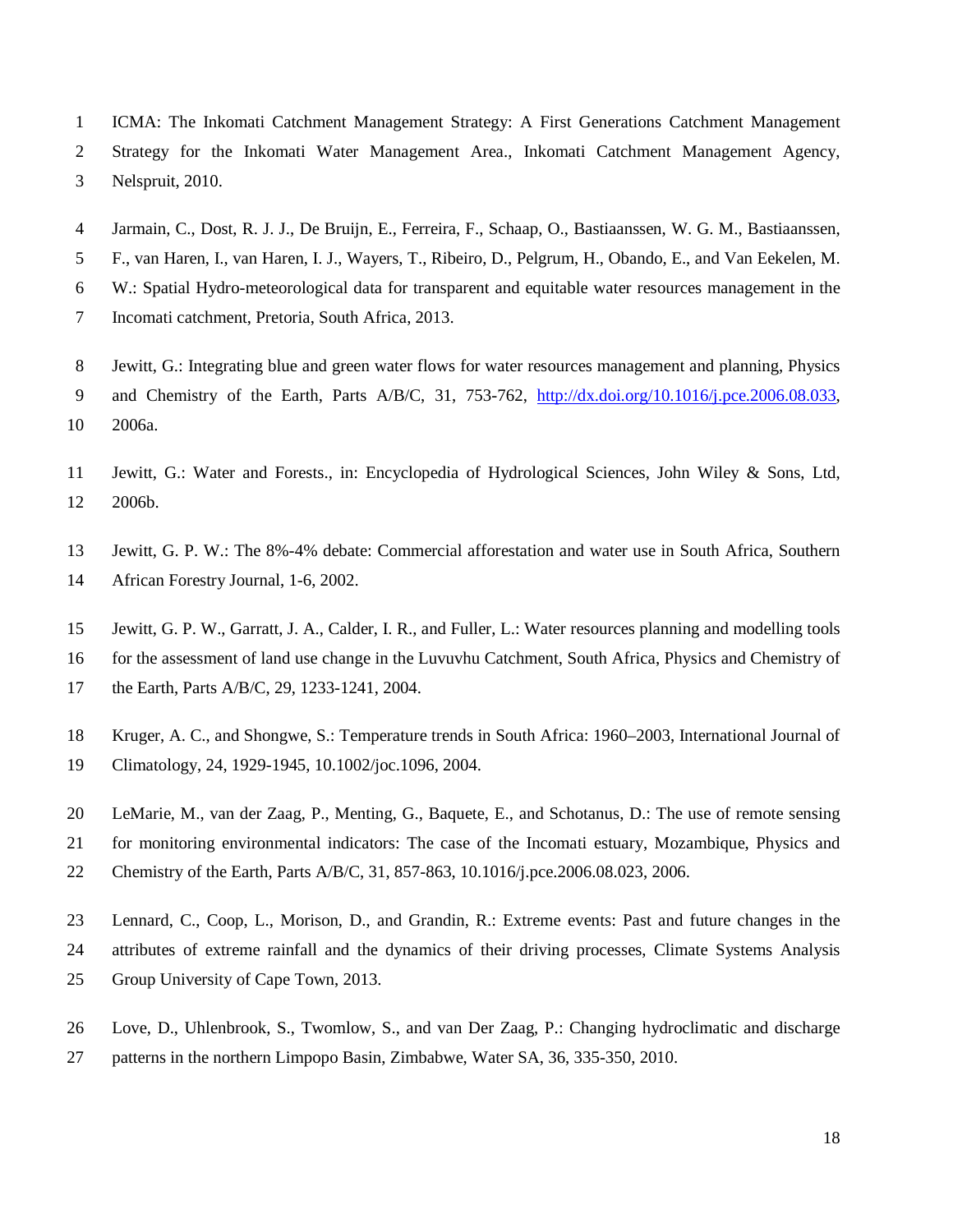- <span id="page-18-10"></span><span id="page-18-3"></span>Lynch, S. D.: The Development of a Raster Database of Annual, Monthly and Daily Rainfall for Southern
- Africa., Water Research Commission, South Africa, Rep. 1156/1/04Rep. 1156/1/04, 2003.
- <span id="page-18-5"></span> Maingi, J. K., and Marsh, S. E.: Quantifying hydrologic impacts following dam construction along the Tana River, Kenya, Journal of Arid Environments, 50, 53-79, [http://dx.doi.org/10.1006/jare.2000.0860,](http://dx.doi.org/10.1006/jare.2000.0860)  2002.
- <span id="page-18-7"></span><span id="page-18-6"></span> Masih, I., Uhlenbrook, S., Maskey, S., and Smakhtin, V.: Streamflow trends and climate linkages in the Zagros Mountains, Iran, Climatic Change, 104, 317-338, 10.1007/s10584-009-9793-x, 2011.
- <span id="page-18-4"></span> Mathews, R., and Richter, B. D.: Application of the Indicators of Hydrologic Alteration Software in Environmental Flow Setting1, JAWRA Journal of the American Water Resources Association, 43, 1400- 1413, 10.1111/j.1752-1688.2007.00099.x, 2007.
- <span id="page-18-1"></span> Miao, C. Y., Shi, W., Chen, X. H., and Yang, L.: Spatio-temporal variability of streamflow in the Yellow River: possible causes and implications, Hydrological Sciences Journal, 57, 1355-1367, 10.1080/02626667.2012.718077, 2012.
- <span id="page-18-0"></span> Milly, P. C. D., Betancourt, J., Falkenmark, M., Hirsch, R. M., Kundzewicz, Z. W., Lettenmaier, D. P., and Stouffer, R. J.: Stationarity Is Dead: Whither Water Management?, Science, 319, 573-574, 10.1126/science.1151915, 2008.
- <span id="page-18-2"></span> Montanari, A., Young, G., Savenije, H. H. G., Hughes, D., Wagener, T., Ren, L. L., Koutsoyiannis, D., Cudennec, C., Toth, E., Grimaldi, S., Blöschl, G., Sivapalan, M., Beven, K., Gupta, H., Hipsey, M., Schaefli, B., Arheimer, B., Boegh, E., Schymanski, S. J., Di Baldassarre, G., Yu, B., Hubert, P., Huang, Y., Schumann, A., Post, D., Srinivasan, V., Harman, C., Thompson, S., Rogger, M., Viglione, A., McMillan, H., Characklis, G., Pang, Z., and Belyaev, V.: "Panta Rhei – Everything Flows": Change in hydrology and society – The IAHS Scientific Decade 2013–2022, Hydrological Sciences Journal, null-null, 10.1080/02626667.2013.809088, 2013.
- <span id="page-18-9"></span> Moore, D., Dore, J., and Gyawali, D.: The World Commission on Dams+ 10: Revisiting the large dam controversy, Water Alternatives, 3, 3-13, 2010.
- <span id="page-18-8"></span> Mukororira, F.: Analysis of water allocation in the Komati catchment downstream of Maguga and Driekoppies Dams, MSc Thesis WM 12.18, Water Management, UNESCO-IHE, Delft, 2012.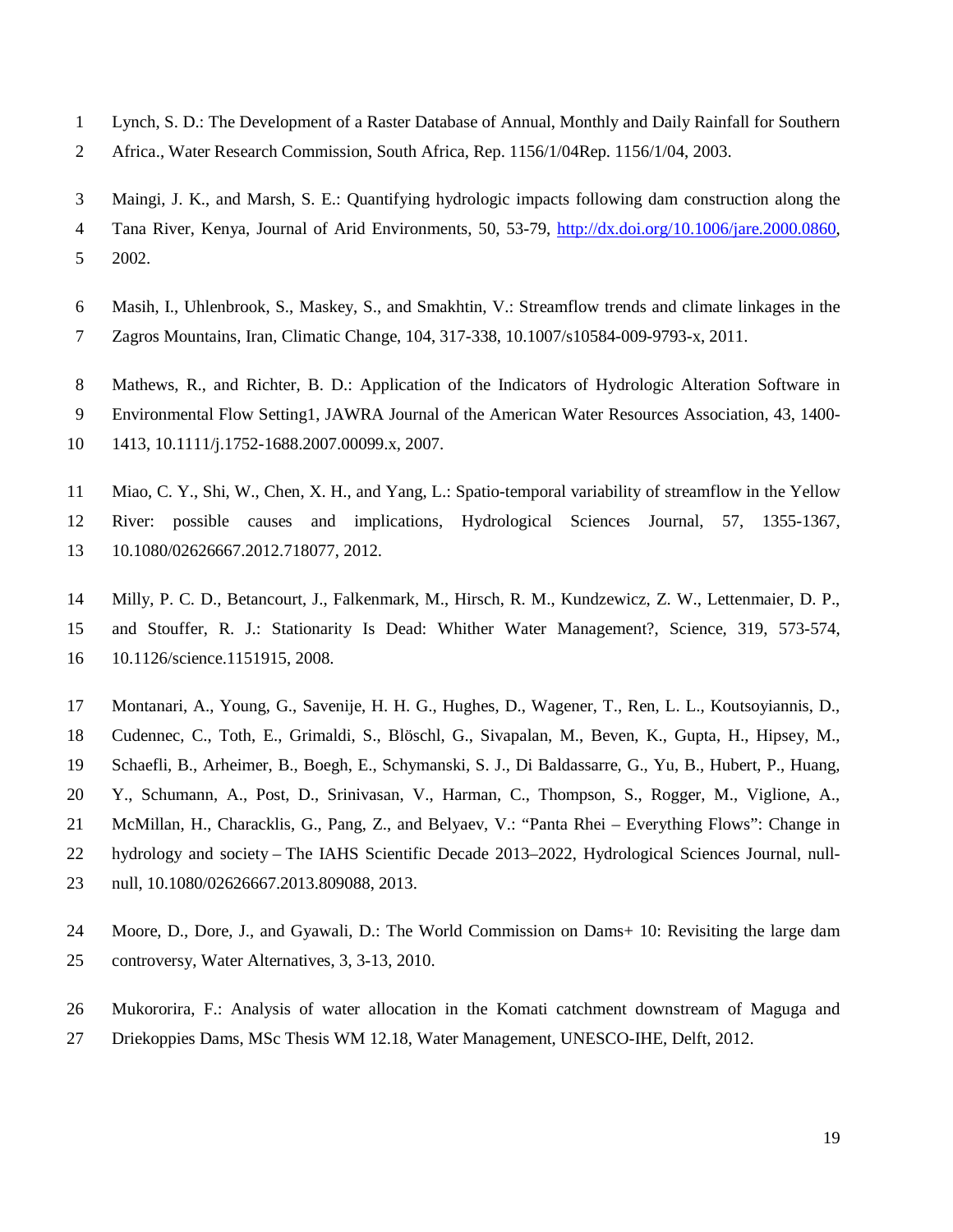- <span id="page-19-5"></span> Mussá, F., Zhou, Y., Maskey, S., Masih, I., and Uhlenbrook, S.: Trend analysis on dry extremes of precipitation and discharge in the Crocodile River catchment, Incomati basin. , 14th WaterNet/ WARFSA/GWP-SA symposium, 30 Oct-1 Nov 2013, Dar es Salaam, Tanzania, 2013,
- <span id="page-19-1"></span> Nkomo, S., and van der Zaag, P.: Equitable water allocation in a heavily committed international 5 catchment area: the case of the Komati Catchment, Physics and Chemistry of the Earth, Parts A/B/C, 29, 1309-1317, 2004.
- <span id="page-19-3"></span>Pettitt, A.: A non-parametric approach to the change-point problem., Appl. Statist., 28 (2), 126-135, 1979.

<span id="page-19-0"></span> Pollard, S., and du Toit, D.: Integrated water resource management in complex systems: How the catchment management strategies seek to achieve sustainability and equity in water resources in South Africa, Water SA, 34, 671-680, 2009.

<span id="page-19-8"></span> Pollard, S., and du Toit, D.: Towards the sustainability of freshwater systems in South Africa: An exploration of factors that enable and constrain meeting the ecological Reserve within the context of Integrated Water Resources Management in the catchments of the lowveld, Water Research Comission, Pretoria, South Africa. Report No. TT 477/10, 2011.

- <span id="page-19-2"></span> Pollard, S., Du Toit, D., and Biggs, H.: River management under transformation: The emergence of strategic adaptive management of river systems in the Kruger
- National Park, Koedoe, 53, Art. #1011, 1014 pages, 10.4102/koedoe.v53i2.1011, 2011.
- <span id="page-19-9"></span>Pollard, S., and Toit, D.: Towards Adaptive Integrated Water Resources Management in Southern Africa:
- The Role of Self-organisation and Multi-scale Feedbacks for Learning and Responsiveness in the Letaba
- and Crocodile Catchments, Water Resources Management, 25, 4019-4035, 10.1007/s11269-011-9904-0, 2011.
- <span id="page-19-6"></span> Pollard, S., Mallory, S., Riddell, E., and Sawunyama, T.: Towards improving the assessment and implementation of the reserve : real-time assessment and implementation of the ecological reserve : report to the Water Research Commission, Water Research Commission, Pretoria, South Africa, 2012.
- <span id="page-19-4"></span> Richter, B. D., Baumgartner, J. V., Powell, J., and Braun, D. P.: A Method for Assessing Hydrologic Alteration within Ecosystems, Conservation Biology, 10, 1163-1174, 1996.
- <span id="page-19-7"></span>Richter, B. D., Baumgartner, J. V., Braun, D. P., and Powell, J.: A Spatial Assessment of Hydrologic
- Alteration within a River Network, Regulated rivers., 14, 329, 1998.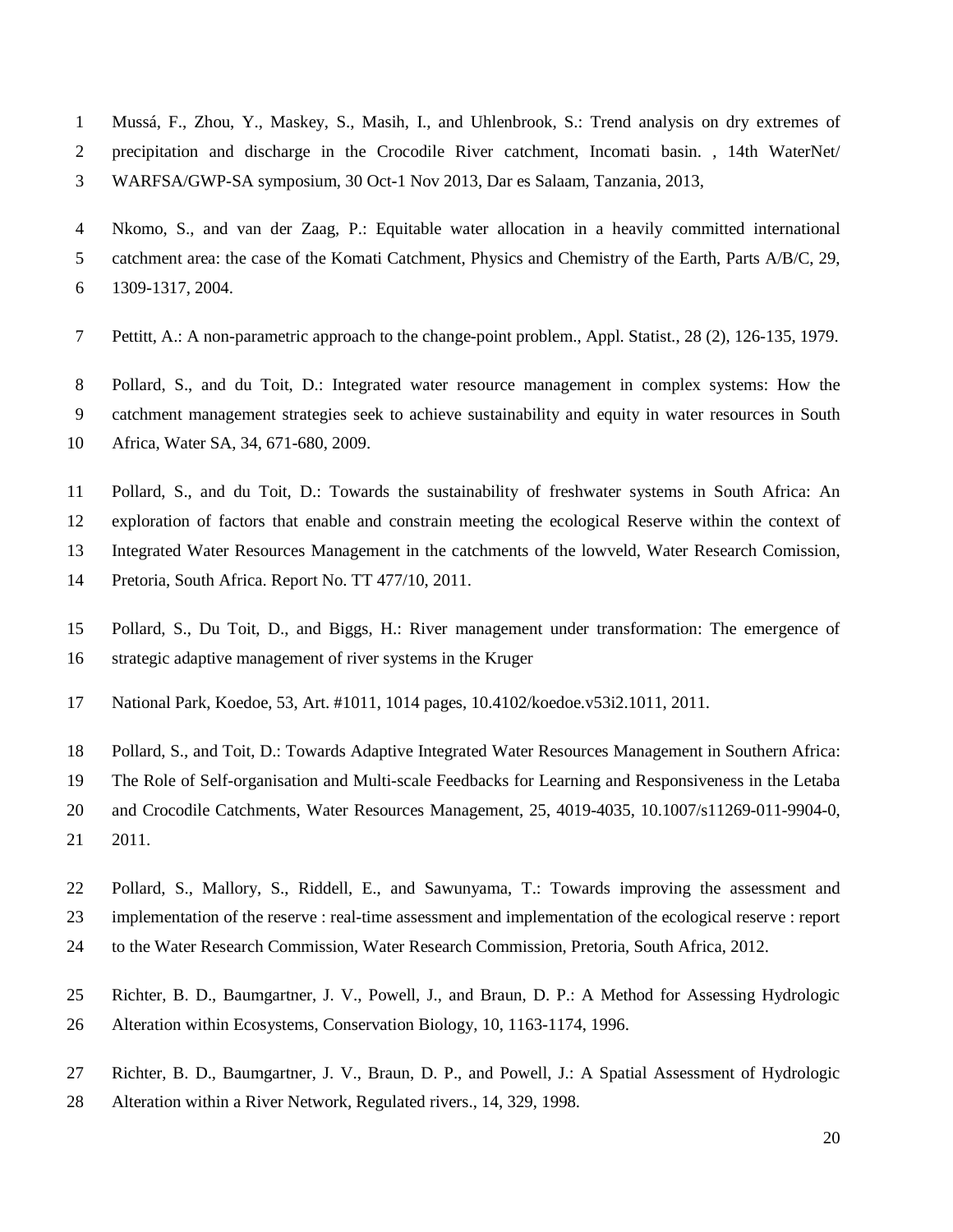- <span id="page-20-8"></span> Richter, B. D., Mathews, R., Harrison, D. L., and Wigington, R.: Ecologically sustainable water management: managing river flows for ecological integrity, Ecological Applications, 13, 206-224, 10.1890/1051-0761(2003)013[0206:eswmmr]2.0.co;2, 2003.
- <span id="page-20-9"></span> Richter, B. D., and Thomas, G. A.: Restoring environmental flows by modifying dam operations, Ecology and Society, 12, 12, 2007.
- <span id="page-20-7"></span> Riddell, E., Pollard, S., Mallory, S., and Sawunyama, T.: A methodology for historical assessment of compliance with environmental water allocations: lessons from the Crocodile (East) River, South Africa, Hydrological Sciences Journal, 59, 831-843, 10.1080/02626667.2013.853123, 2013.
- <span id="page-20-3"></span> Rockström, J., Falkenmark, M., Karlberg, L., Hoff, H., Rost, S., and Gerten, D.: Future water availability for global food production: the potential of green water for increasing resilience to global change, Water Resources Research, 45, 2009.
- 
- <span id="page-20-1"></span>Rouault, M., Fauchereau, N., Pohl, B., Penven, P., Richard, Y., Reason, C., Pegram, G., Phillippon, N.,
- Siedler, G., and Murgia, A.: Multidisciplinary analysis of hydroclimatic variability at the catchment scale,
- University of Cape Town; CRC, Universite de Dijon; UBO,Universite de Bretagne Occidentale;
- University of Kwazulu Natal; IMF, University of Kiel; LTHE, Universite de Grenoble, 2010.
- <span id="page-20-4"></span> Schulze, R.: A 2011 perspective on climate change and the South African water sector, WRC Report TT 518/12, Gezina, South Africa, 2012.
- <span id="page-20-2"></span> Schulze, R. E.: Approaches towards practical adaptive management options for selected water-related sectors in South Africa in a context of climate change, Water SA, 37, 621-645, 2011.
- <span id="page-20-0"></span> Shongwe, M. E., van Oldenborgh, G. J., van den Hurk, B. J. J. M., de Boer, B., Coelho, C. A. S., and van Aalst, M. K.: Projected Changes in Mean and Extreme Precipitation in Africa under Global Warming. Part I: Southern Africa, Journal of Climate, 22, 3819-3837, 10.1175/2009jcli2317.1, 2009.
- <span id="page-20-10"></span> Taylor, V., Schulze, R., and Jewitt, G. P. W.: Application of the Indicators of Hydrological Alteration method to the Mkomazi River, KwaZulu-Natal, South Africa, African Journal of Aquatic Science, 28, 1- 11, 10.2989/16085914.2003.9626593, 2003.
- <span id="page-20-6"></span><span id="page-20-5"></span> TPTC: Tripartite Permanent Technical Committee (TPTC) between, Moçambique, South Africa, Swaziland, 2010. PRIMA : IAAP 3 : Consultancy Services for Integrated Water Resources Management.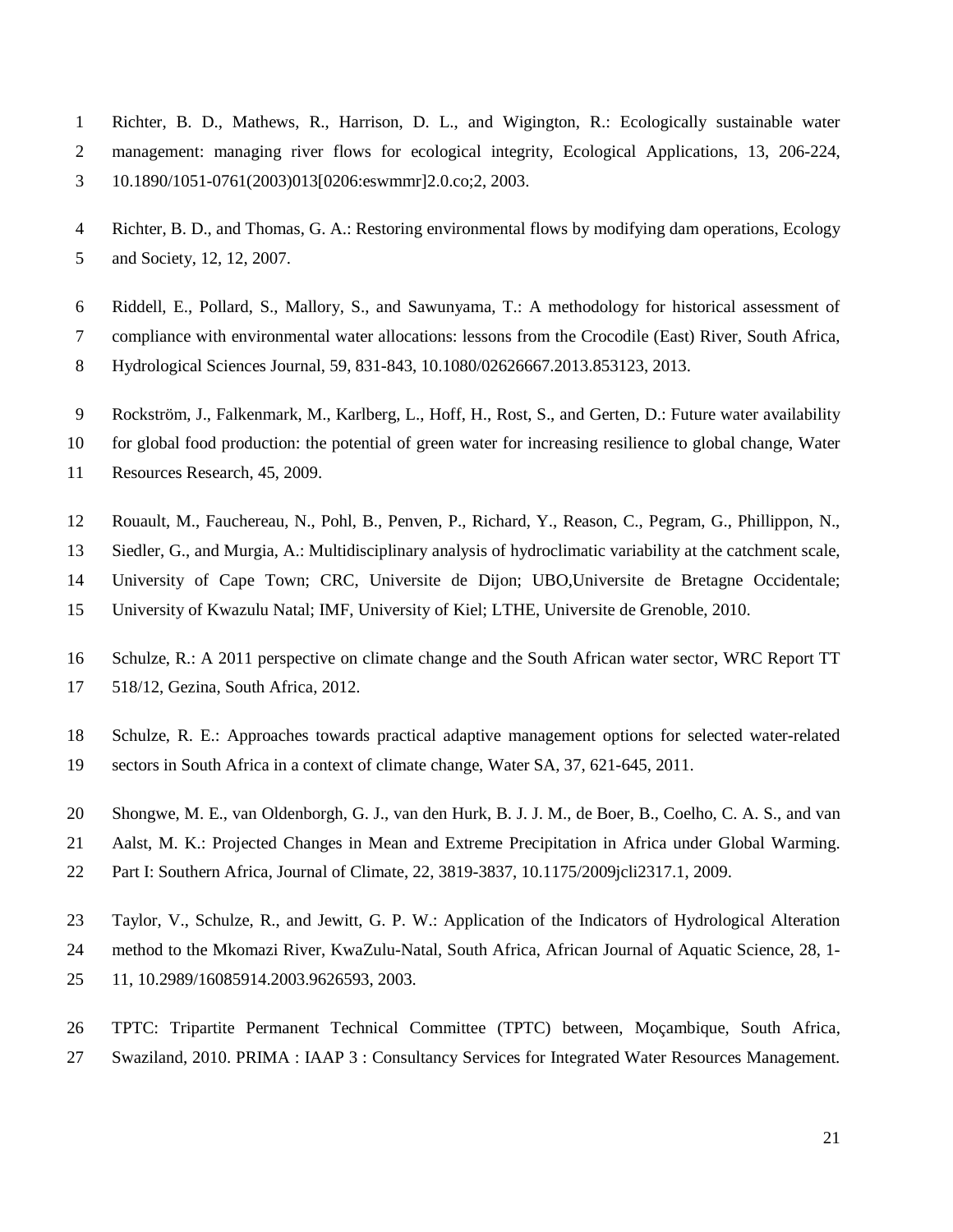- Baseline evaluation and scoping report: Part C. Report No.:IAAP 3: 03C 2010. Prepared for TPTC by Aurecon, Pretoria, 2010.
- <span id="page-21-7"></span> Tullos, D., Tilt, B., and Liermann, C. R.: Introduction to the special issue: Understanding and linking the biophysical, socioeconomic and geopolitical effects of dams, Journal of Environmental Management, 90,
- Supplement 3, S203-S207[, http://dx.doi.org/10.1016/j.jenvman.2008.08.018,](http://dx.doi.org/10.1016/j.jenvman.2008.08.018) 2009.
- <span id="page-21-5"></span> Van den Berg, E., Plarre, C., Van den Berg, H., and Thompson, M.: The South African national land cover 2000, Agricultural Research Council (ARC) and Council for Scientific and Industrial Research (CSIR), Pretoria. Report No. GW/A/2008/86, 2008.
- <span id="page-21-3"></span> Van der Zaag, P., and Vaz, A. C.: Sharing the Incomati waters: cooperation and competition in the balance, Water Policy, 5, 349-368, 2003.
- <span id="page-21-6"></span> van Eekelen, M. W., Bastiaanssen, W. G. M., Jarmain, C., Jackson, B., Ferreira, F., van der Zaag, P., Saraiva Okello, A., Bosch, J., Dye, P., Bastidas-Obando, E., Dost, R. J. J., and Luxemburg, W. M. J.: A novel approach to estimate direct and indirect water withdrawals from satellite measurements: A case study from the Incomati basin, Agriculture, Ecosystems & Environment, 200, 126-142, [http://dx.doi.org/10.1016/j.agee.2014.10.023,](http://dx.doi.org/10.1016/j.agee.2014.10.023) 2015.
- <span id="page-21-0"></span> Vörösmarty, C. J., McIntyre, P., Gessner, M. O., Dudgeon, D., Prusevich, A., Green, P., Glidden, S., Bunn, S. E., Sullivan, C. A., and Liermann, C. R.: Global threats to human water security and river biodiversity, Nature, 467, 555-561, 2010.
- <span id="page-21-1"></span> Warburton, M. L., Schulze, R. E., and Jewitt, G. P. W.: Confirmation of ACRU model results for applications in land use and climate change studies, Hydrol. Earth Syst. Sci., 14, 2399-2414, 10.5194/hess-14-2399-2010, 2010.
- <span id="page-21-2"></span> Warburton, M. L., Schulze, R. E., and Jewitt, G. P. W.: Hydrological impacts of land use change in three diverse South African catchments, Journal of Hydrology, 414–415, 118-135, [http://dx.doi.org/10.1016/j.jhydrol.2011.10.028,](http://dx.doi.org/10.1016/j.jhydrol.2011.10.028) 2012.

<span id="page-21-4"></span> Zhang, X., Zhang, L., Zhao, J., Rustomji, P., and Hairsine, P.: Responses of streamflow to changes in climate and land use/cover in the Loess Plateau, China, Water Resources Research, 44, W00A07, 10.1029/2007wr006711, 2008.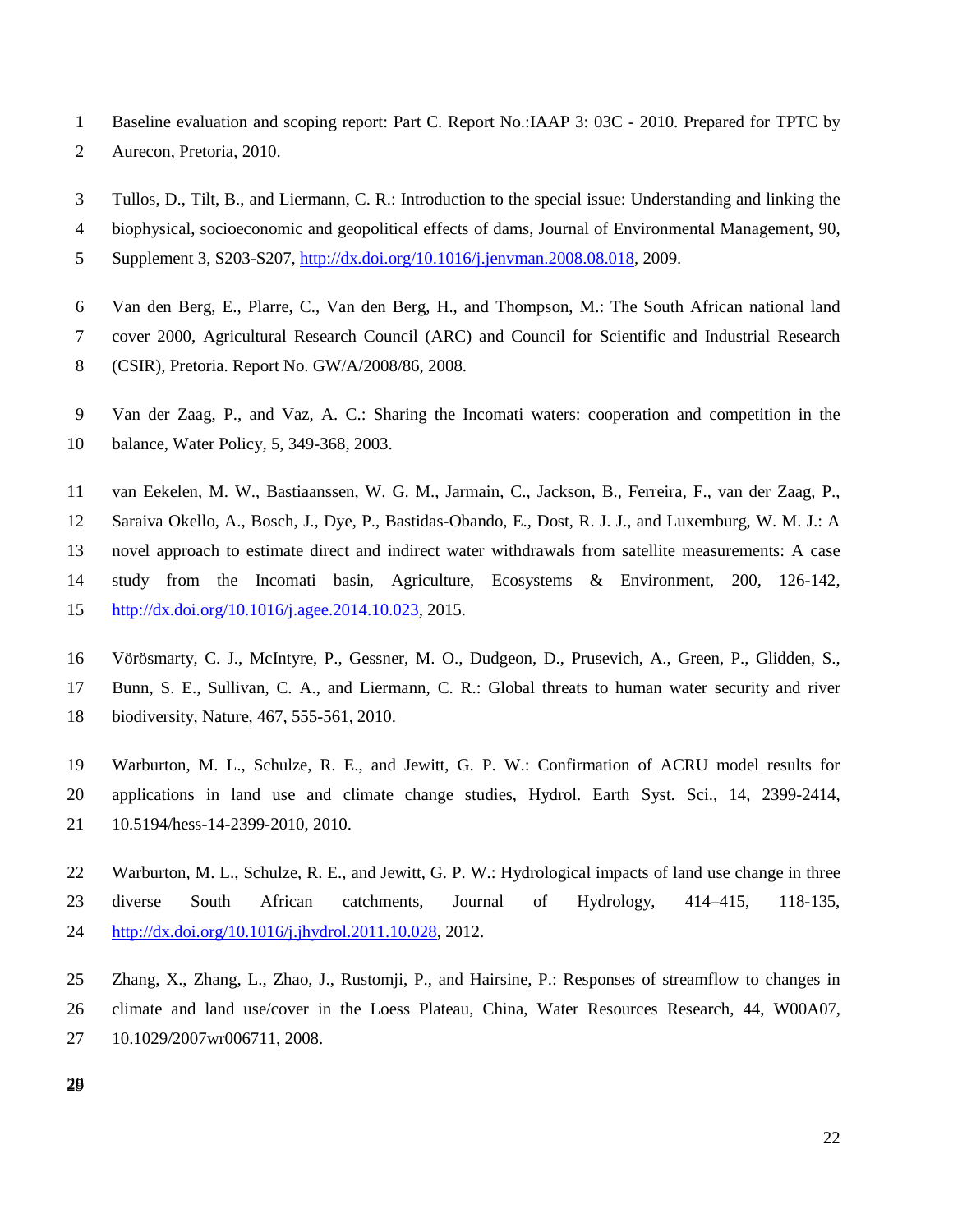# 1 **Tables**

- <span id="page-22-0"></span>**Table 1. Summary of estimated natural streamflow, water demands in the Incomati Basin in 10<sup>6</sup> m3** 2 **per year**
- **[\(TPTC, 2010\)](#page-20-5)** and major dams  $(> 10^6 \text{ m}^3)$  (Van der Zaag [and Vaz, 2003\)](#page-21-3)

|                   | <b>Natural MAR</b> First Priority | <b>Supplies</b> | <b>Irrigation</b><br><b>Supplies</b> | <b>Afforestration</b> | <b>Total</b><br><b>Water Use</b> |
|-------------------|-----------------------------------|-----------------|--------------------------------------|-----------------------|----------------------------------|
| Komati            | 1332                              | 141.5           | 621                                  | 117                   | 879.5                            |
| Crocodile         | 1124                              | 74.7            | 482                                  | 158                   | 714.7                            |
| Sabie             | 668                               | 30              | 98                                   | 90                    | 218                              |
| Massintoto        | 41                                | 0.3             | $\overline{0}$                       | $\overline{0}$        | 0.3                              |
| Uanetse           | 33                                | 0.3             | $\theta$                             | $\theta$              | 0.3                              |
| Mazimechopes      | 20                                | $\overline{0}$  | $\overline{0}$                       | $\overline{0}$        | $\theta$                         |
| Lower<br>Incomati | 258                               | 1.5             | 412.8                                | $\overline{0}$        | 414.3                            |
| Mozambique        | 325                               |                 | 412.8                                |                       |                                  |
| South Africa      | 2663                              |                 | 961                                  |                       |                                  |
| Swaziland         | 488                               |                 | 240                                  |                       |                                  |
| <b>Total</b>      | 3476                              | 248             | 1614                                 | 365                   | 2227                             |

| <b>Tributary</b> | <b>Country</b> | <b>Major</b> dam   | Year<br>commissioned | Storage capacity $(10^6 \text{m}^3)$ |
|------------------|----------------|--------------------|----------------------|--------------------------------------|
| Komati           | South Africa   | Nooitgedacht       | 1962                 | 81                                   |
| Komati           | South Africa   | Vygeboom           | 1971                 | 84                                   |
| Komati           | Swaziland      | Maguga             | 2002                 | 332                                  |
| Komati           | Swaziland      | Sand river         | 1966                 | 49                                   |
| Lomati           | South Africa   | <b>Driekoppies</b> | 1998                 | 251                                  |
| Crocodile        | South Africa   | Kwena              | 1984                 | 155                                  |
| Crocodile        | South Africa   | Witklip            | 1979                 | 12                                   |
| Crocodile        | South Africa   | Klipkopje          | 1979                 | 12                                   |
| Sabie            | South Africa   | Da Gama            | 1979                 | 14                                   |
| Sabie            | South Africa   | Injaka             | 2001                 | 120                                  |
| Sabie            | Mozambique     | Corumana           | 1988                 | 879                                  |
| <b>Total</b>     |                |                    |                      | 1989                                 |

4 \*First priority supplies include domestic and industrial uses

23

5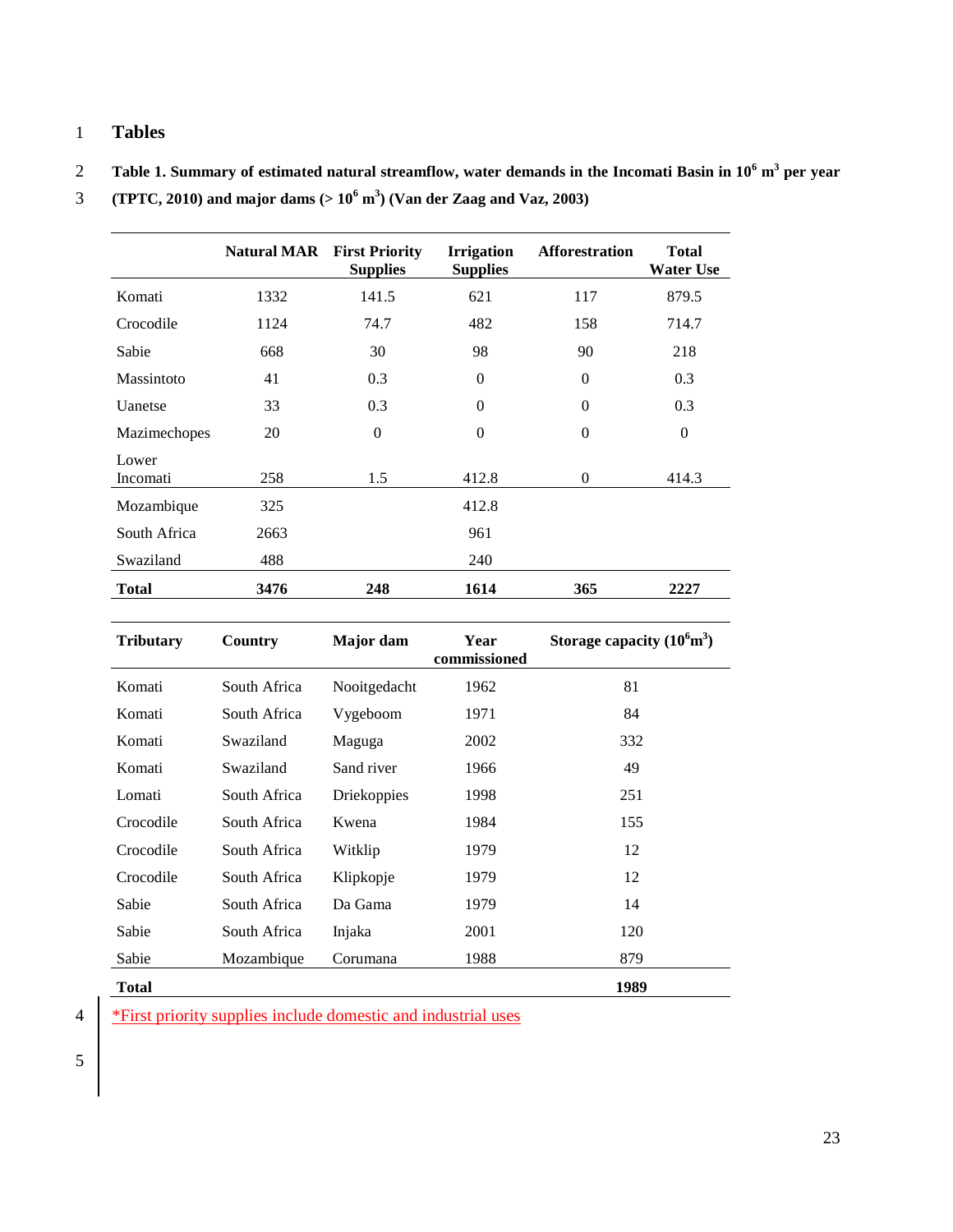<span id="page-23-0"></span>1 **Table 2. Land use and water use change from 1950's to 2004 in Komati, Crocodile and Sabie sub-catchments.** 

2 **Source: adapted from [TPTC \(2010\)](#page-20-5)**

|                  |                                                                    | 1950's           | 1970's           | 1996             | 2004         |
|------------------|--------------------------------------------------------------------|------------------|------------------|------------------|--------------|
|                  | Irrigation area $(km^2)$                                           | 17.6             | 144.1            | 385.1            | 512.4        |
|                  | Afforested area $(km^2)$                                           | 247              | 377              | 661              | 801          |
|                  | Domestic water use $(10^6 \text{ m}^3 \text{a}^{-1})$              | 0.5              | 7.7              | 15.5             | 19.7         |
| Komati           | Industrial and mining water use $(10^6 \text{ m}^3 \text{a}^{-1})$ | $\boldsymbol{0}$ | $\mathbf{0}$     | 0.5              | 0.5          |
|                  | Water Transfers out $(10^6 \text{ m}^3 \text{a}^{-1})$ :           |                  |                  |                  |              |
|                  | To Power stations in South Africa                                  | 3.4              | 103              | 98.1             | 104.7        |
|                  | To irrigation in Swaziland outside Komati                          | $\overline{0}$   | 111.8            | 122.2            | 121.8        |
|                  | Irrigation area $(km^2)$                                           | 92.8             | 365.8            | 427              | 510.7        |
|                  | Afforested area $(km^2)$                                           | 375              | 1550             | 1811             | 1941         |
| <b>Crocodile</b> | Domestic water use $(10^6 \text{ m}^3 \text{a}^{-1})$              | 3                | 12.2             | 33.6             | 52.4         |
|                  | Industrial and mining water use $(10^6 \text{ m}^3 \text{a}^{-1})$ | 0.1              | 7.5              | 19.8             | 22.3         |
|                  | Irrigation area $(km^2)$                                           | 27.7             | 68.4             | 113.4            | 127.6        |
|                  | Afforested area $(km^2)$                                           | 428              | 729              | 708              | 853          |
| <b>Sabie</b>     | Domestic water use $(10^6 \text{ m}^3 \text{a}^{-1})$              | 2.4              | 5.3              | 13               | 26.7         |
|                  | Industrial and mining water use $(10^6 \text{ m}^3 \text{a}^{-1})$ | $\Omega$         | $\boldsymbol{0}$ | $\boldsymbol{0}$ | $\mathbf{0}$ |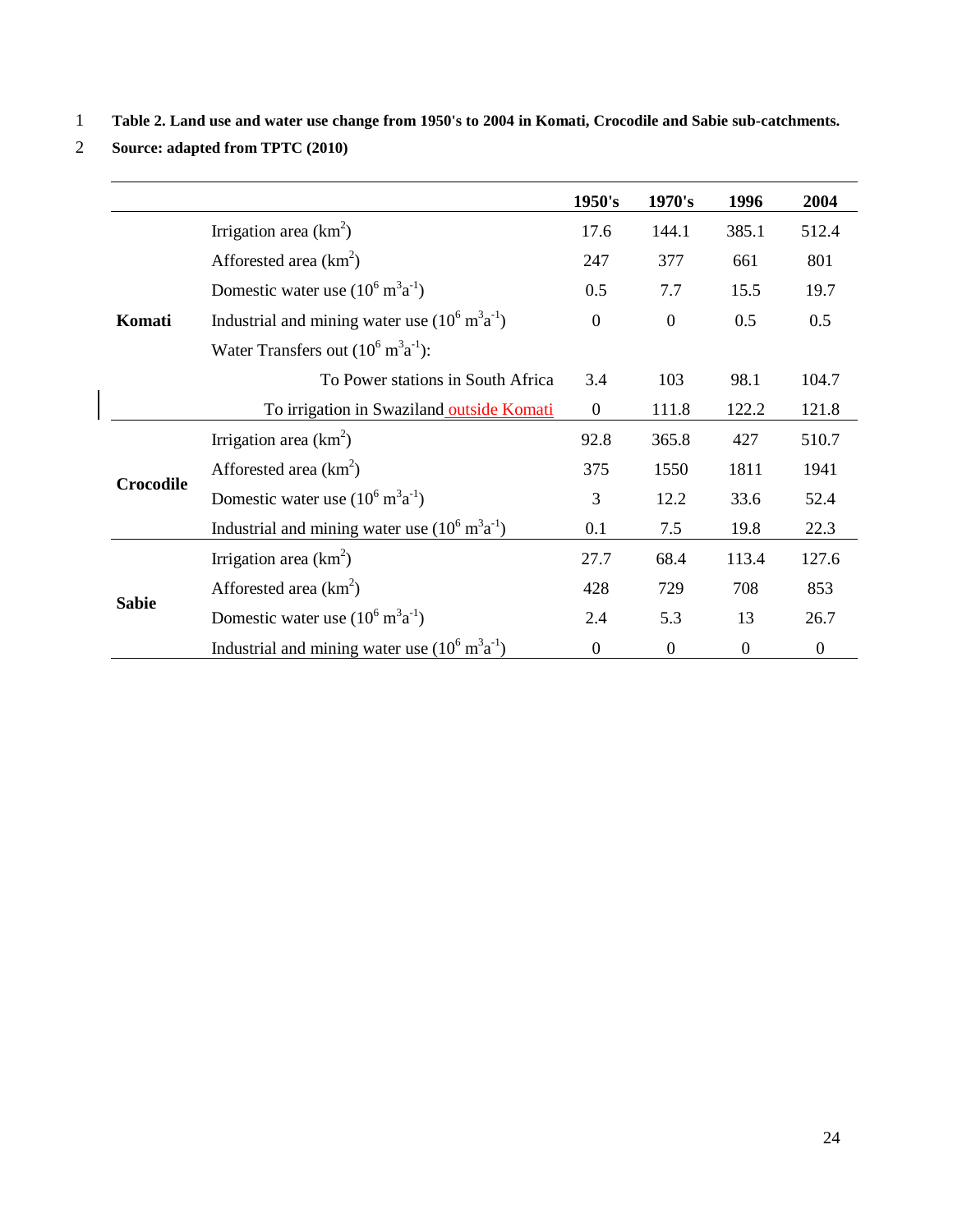<span id="page-24-0"></span>

|           | <b>Station</b> | Latitude | Longitude | <b>River and location</b>                     | <b>Catchment</b><br>Area (km <sup>2</sup> ) | Data<br><b>Available</b> | Period analysed for<br>trends | <b>Missing</b><br>Data |
|-----------|----------------|----------|-----------|-----------------------------------------------|---------------------------------------------|--------------------------|-------------------------------|------------------------|
|           | X1H001         | $-26.04$ | 31.00     | Komati River <sup>@</sup> Hooggenoeg          | 5499                                        | 1909 -<br>2012           | 1970-2011 (42 years)          | 8.0%                   |
|           | X1H003         | $-25.68$ | 31.78     | Komati River <sup>@</sup> , Tonga             |                                             | 8614 1939 -<br>2012      | 1970-2011 (42 years)          | 6.8%                   |
|           | X1H014         | $-25.67$ | 31.58     | Mlumati River <sup>@</sup> , Lomati           | 1119                                        | 1968 -<br>2012           | 1978-2011 (34 years)          | 0.5%                   |
|           | X1H016         | $-25.95$ | 30.57     | Buffelspruit <sup>@</sup> _Doornpoort         | 581                                         | 1970 -<br>2012           | 1970-2011 (42 years)          | 3.4%                   |
| Komati    | X1H021         | $-26.01$ | 31.08     | Mtsoli River $\mathcal{Q}_1$ Diepgezet        | 295                                         | 1975 -<br>2012           | 1976-2011 (36 years)          | 2.7%                   |
|           | X2H005         | $-25.43$ | 30.97     | Nels River <sup>@</sup> , Boschrand           | 642                                         | 1929 -<br>2012           | 1970-2011 (42 years)          | 0.8%                   |
|           | X2H006         | $-25.47$ | 31.09     | Krokodil River <sup>@</sup> , Karino          | 5097                                        | 1929 -<br>2012           | 1970-2011 (42 years)          | 0.1%                   |
|           | <b>X2H008</b>  | $-25.79$ | 30.92     | Queens River $\bigcirc$ , Sassenheim          | 180                                         | 1948 -<br>2012           | 1970-2011 (42 years)          | 0.5%                   |
|           | X2H010         | $-25.61$ | 30.87     | Noordkaap River <sup>@</sup> , Bellevue       | 126                                         | 1948 -<br>2012           | 1970-2011 (42 years)          | 5.7%                   |
|           | X2H011         | $-25.65$ | 30.28     | Elands River $\bigoplus$ , Geluk              | 402                                         | 1956 -<br>1999           | 1957-1999 (43 years)          | 0.9%                   |
|           | X2H012         | $-25.66$ | 30.26     | Dawsons Spruit <sup>@</sup> _ Geluk           | 91                                          | 1956 -<br>2012           | 1970-2011 (42 years)          | 0.3%                   |
|           | X2H013         | $-25.45$ | 30.71     | Krokodil River <sup>@</sup> , Montrose        | 1518                                        | 1959 -<br>2012           | 1970-2011 (42 years)          | 1.6%                   |
|           | X2H014         | $-25.38$ | 30.70     | Houtbosloop <sup>@</sup> _ Sudwalaskraal      | 250                                         | 1958 -<br>2012           | 1970-2011 (42 years)          | 5.1%                   |
|           | X2H015         | $-25.49$ | 30.70     | Elands River $\oplus$ , Lindenau              | 1554                                        | 1959 -<br>2012           | 1970-2011 (42 years)          | 3.1%                   |
|           | X2H016         | $-25.36$ | 31.96     | Krokodil River <sup>@</sup> _Tenbosch         | 10365                                       | 1960 -<br>2012           | 1970-2011 (42 years)          | 5.6%                   |
|           | X2H022         | $-25.54$ | 31.32     | Kaap River $\bigoplus$ , Dolton               | 1639                                        | 1960 -<br>2012           | 1970-2011 (42 years)          | 5.7%                   |
|           | X2H024         | $-25.71$ | 30.84     | Suidkaap River $\bigoplus$ , Glenthorpe       | 80                                          | 1964 -<br>2012           | 1970-2011 (42 years)          | 1.7%                   |
|           | X2H031         | $-25.73$ | 30.98     | Suidkaap River $\bigoplus$ , Bornmans Drift   | 262                                         | 2012<br>1966 -           | 1966-2011 (46 years)          | 5.0%                   |
|           | X2H032         | $-25.51$ | 31.22     | Krokodil River <sup>4</sup> , Weltevrede      | 5397                                        | 1968 -<br>2012           | 1970-2011 (42 years)          | 2.4%                   |
| Crocodile | X2H036         | $-25.44$ | 31.98     | Komati River <sup>@</sup> , Komatipoort       | 21481                                       | 1982 -<br>2012           | 1983-2011 (28 years)          | 4.1%                   |
|           | X2H046         | $-25.40$ | 31.61     | Krokodil River <sup>@</sup> , Riverside       | 8473                                        | 1985 -<br>2012           | 1986-2011 (26 years)          | 2.0%                   |
|           | X2H047         | $-25.61$ | 30.40     | Swartkoppiesspruit <sup>@</sup> _Kindergoed   | 110                                         | 1985 -<br>2012           | 1986-2011 (26 years)          | 2.2%                   |
|           | X3H001         | $-25.09$ | 30.78     | Sabie River <sup>@</sup> , Sabie              | 174                                         | 1948 -<br>2012           | 1970-2011 (42 years)          | 0.8%                   |
|           | X3H002         | $-25.09$ | 30.78     | Klein Sabie River <sup>@</sup> , Sabie        | 55                                          | 1963 -<br>2012           | 1970-2011 (42 years)          | 0.4%                   |
|           | X3H003         | $-24.99$ | 30.81     | Mac-Mac River $\bigoplus$ , Geelhoutboom      | 52                                          | 1948 -<br>2012           | 1970-2011 (42 years)          | 0.5%                   |
|           | X3H004         | $-25.08$ | 31.13     | Noordsand River $\mathbf{\Theta}_{r}$ De Rust | 200                                         | 1948 -<br>2012           | 1970-2011 (42 years)          | 3.9%                   |
| Sabie     | X3H006         | $-25.03$ | 31.13     | Sabie River <sup>@</sup> , Perry's Farm       |                                             | 766 1958 -<br>2000       | 1970-1999 (30 years)          | 2.6%                   |

## 1 **Table 3. Hydrometric stations analyzed, location, catchment area, data length and missing data**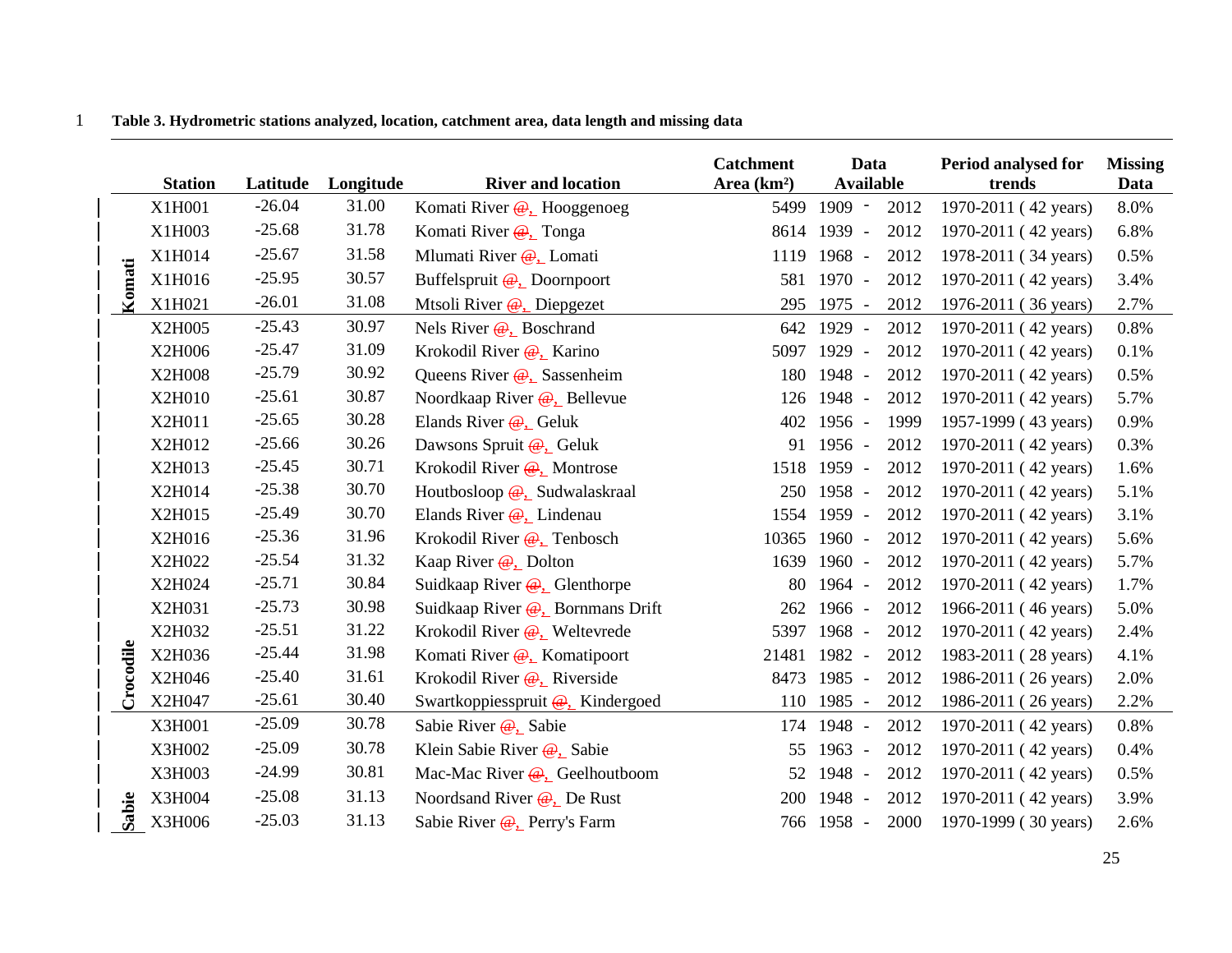| X3H008          | $-24.77$ | 31.39 | Sand River $\bigoplus$ , Exeter                     |      | 1064 1967 -  | 2011 | 1968-2011 (43 years)      | 15.5% |
|-----------------|----------|-------|-----------------------------------------------------|------|--------------|------|---------------------------|-------|
| X3H011          | $-24.89$ | 31.09 | Marite River <sup>@</sup> Injaka                    |      | 212 1978 -   |      | 2012 1979-2011 (32 years) | 7.6%  |
| X3H015          | $-25.15$ | 31.94 | Sabie River <sup>@</sup> , Lower Sabie Rest<br>Camp |      | 5714 1986 -  | 2012 | 1988-2011 (24 years)      | 8.2%  |
| X3H021          | $-24.97$ | 31.52 | Sabie River $\oplus$ , Kruger Gate                  | 2407 | $1990 -$     | 2012 | 1991-2011 (21 years)      | 10.8% |
|                 | $-25.44$ | 31.99 | Incomati River <sup>4</sup> , Ressano Garcia        |      | 21200 1948 - | 2011 | 1970-2011 (42 years)      | 9.0%  |
| $\check{=}$ E43 | $-25.03$ | 32.65 | Incomati River $\oplus$ , Magude                    |      | 37500 1952 - | 2011 | 1970-2011 (42 years)      | 3.5%  |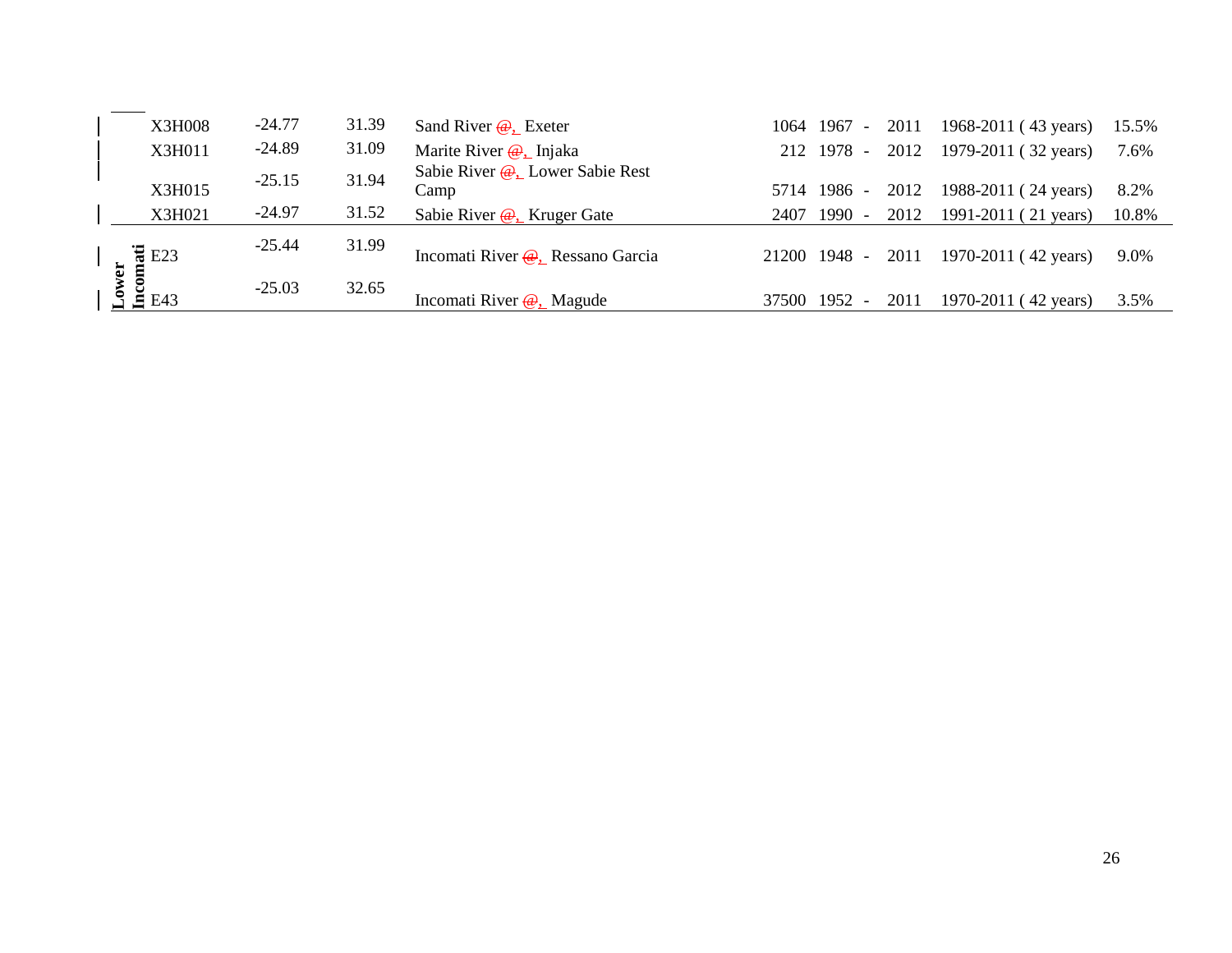<span id="page-26-0"></span>1 **Table 4. Hydrologic parameters used in Range of Variability Approach [\(Richter et al., 1996\)](#page-19-4)**

| <b>Indicators of Hydrologic</b><br><b>Alteration Group</b>            | <b>Regime</b><br><b>Characteristics</b> | <b>Hydrological parameters</b>                                                           |
|-----------------------------------------------------------------------|-----------------------------------------|------------------------------------------------------------------------------------------|
| Group 1: Magnitude of monthly<br>water conditions                     | Magnitude timing                        | Mean value for each calendar month                                                       |
| Group 2: Magnitude and duration<br>of annual extreme water conditions | Magnitude<br>duration                   | Annual minima and maxima based on<br>one, three, seven, thirty and ninety day(s)<br>mean |
| Group 3: Timing of annual extreme<br>water conditions                 | Timing                                  | Julian date of each annual 1-day<br>maximum and minimum                                  |
| Group 4: Frequency and duration<br>of high/low pulses                 | Frequency and<br>duration               | No. of high and low pulses each year                                                     |
|                                                                       |                                         | Mean duration of high and low pulses<br>within each year (days)                          |
| Group 5: Rate/Frequency of water<br>condition changes                 | Rates of change<br>of frequency         | Means of all positive and negative<br>differences between consecutive daily<br>values    |
|                                                                       |                                         | No. of rises and falls                                                                   |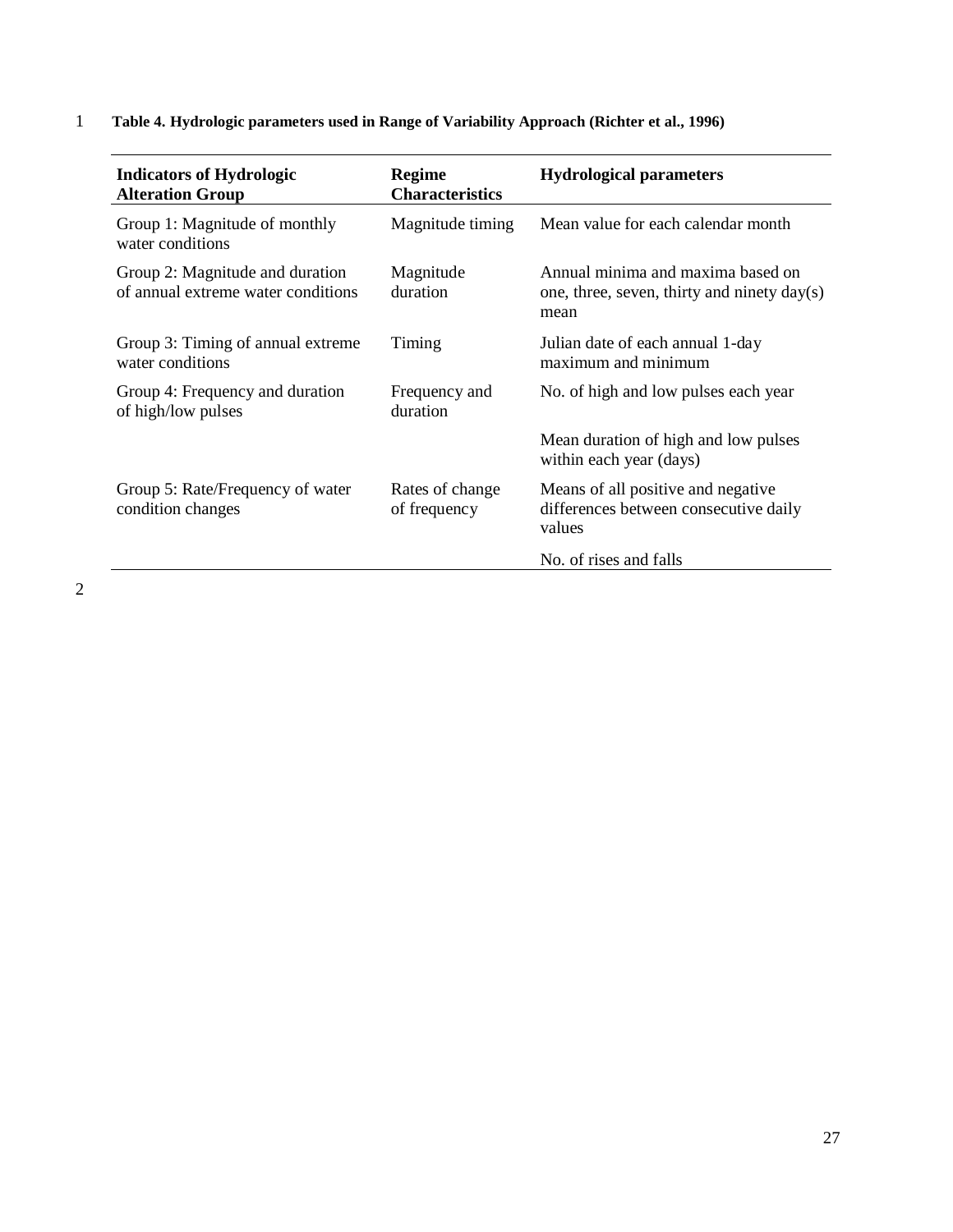**Table 5. Description of rainfall stations analyzed for trends, also the long term Mean Annual Precipitation (MAP) in mma-1** 1 **, the standard variation, and** 

3 **and F-test of stability of variance)**

<span id="page-27-0"></span>

|                  |                      |          |           |                           |                    | ${\bf P}$              |                               |                           |                          |                  |
|------------------|----------------------|----------|-----------|---------------------------|--------------------|------------------------|-------------------------------|---------------------------|--------------------------|------------------|
| <b>Name</b>      | <b>Station ID</b>    | Latitude | Longitude | <b>Altitude</b><br>[MASL] | <b>MAP</b><br>[mm] | <b>Reliable</b><br>[%] | <b>Mean</b><br>[mm $a^{-1}$ ] | St.Dev.<br>[mm $a^{-1}$ ] | <b>Trend</b><br>Spearman | <b>Pettitt</b>   |
| Machadodorp      | 0517430W             | $-25.67$ | 30.25     | 1563                      | 781                | 79.6                   | 773                           | 134                       |                          |                  |
| Badplaas (Pol)   | 0518088 W            | $-25.97$ | 30.57     | 1165                      | 829                | 90.6                   | 817                           | 153                       |                          |                  |
| Kaapsehoop       | 0518455W             | $-25.58$ | 30.77     | 1564                      | 1443               | 78.5                   | 1461                          | 286                       |                          | Decr (1975)      |
| Mac Mac (Bos)    | 0594539 W            | $-24.98$ | 30.82     | 1295                      | 1463               | 75.1                   | 1501                          | 287                       |                          |                  |
| Spitskop (Bos)   | 0555579 W            | $-25.15$ | 30.83     | 1395                      | 1161               | 68.5                   | 1197                          |                           | 266 Decr                 | Decr (1978)*     |
| Alkmaar          | 0555567W             | $-25.45$ | 30.83     | 715                       | 830                | 95.2                   | 874                           | 172                       |                          |                  |
| Oorschot         | 0518859W             | $-25.80$ | 30.95     | 796                       | 787                | 92.2                   | 775                           | 185                       |                          |                  |
| Bosbokrand (Pol) | 0595110W             | $-24.83$ | 31.07     | 778                       | 982                | 82.4                   | 919                           | 297                       |                          | $Decr(1978)^*$   |
| Pretoriuskop     | 0556460W             | $-25.17$ | 31.18     | 625                       | 707                | 60.0                   | 734                           | 188                       |                          |                  |
| Riverbank        | 0519310W             | $-25.67$ | 31.23     | 583                       | 683                | 70.5                   | 782                           | 163                       | Incr                     | Incr $(1977)$ ** |
| Piggs Pig        | 0519448 A            | $-25.97$ | 31.25     | 1029                      | 1024               | 40.1                   | 1075                          | 315                       | Decr                     | Decr (1978)*     |
| Skukuza          | 0596179W             | $-25.00$ | 31.58     | 300                       | 560                | 63.1                   | 566                           | 140                       |                          |                  |
| Riverside        | 0557115 W            | $-25.42$ | 31.60     | 315                       | 547                | 66.5                   | 520                           | 187                       |                          |                  |
| Satara           | 0639504 W            | $-24.40$ | 31.78     | 257                       | 568                | 42.1                   | 602                           | 151                       | Incr                     | Incr(1971)       |
| Fig Tree         | 0520589 W            | $-25.82$ | 31.83     | 256                       | 591                | 63.4                   | 594                           | 145                       | Decr                     | Decr (1978)*     |
| Tsokwane         | 0596647W             | $-24.78$ | 31.87     | 262                       | 540                | 66.1                   | 544                           | 134                       |                          | Incr $(1971)^*$  |
| Krokodilbrug     | 0557712W             | $-25.37$ | 31.90     | 192                       | 584                | 62.9                   | 590                           | 147                       |                          |                  |
| Moamba           | P821<br>M            | $-25.60$ | 32.23     | 108                       | 632                | 63.9                   | 633                           | 185                       |                          |                  |
| Xinavane         | M<br>P <sub>10</sub> | $-25.07$ | 32.87     | 18                        | 853                | 76.2                   | 773                           | 241                       |                          |                  |
| Manhica          | P63<br>M             | $-25.40$ | 32.80     | 33                        | 883                | 86.2                   | 903                           | 275                       |                          | Incr $(1970)$ ** |

**Analysis for the period 1950 to 2011**

\* Significant change with 2.5% significance level with T-Test of stability of mean

\*\* Significant change with 2.5% significance level with T-Test of stability of mean and F-Test of stability of variance

<sup>2</sup> **detection of trend (confidence level of 95% using Spearman Test) and occurrence change point (using Pettitt Test followed by T-test of stability of mean**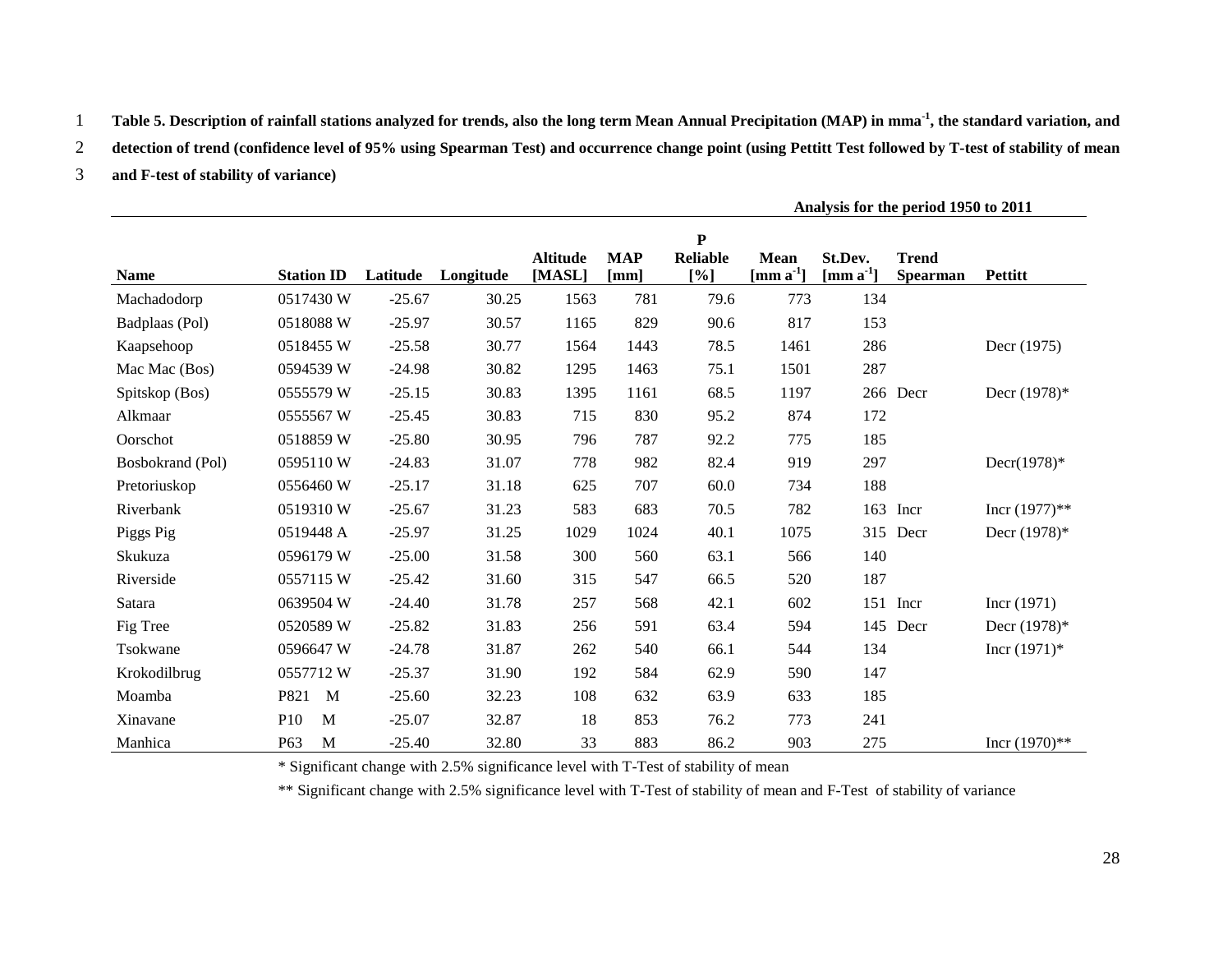- *Explanatory Note: MAP is the Mean Annual Precipitation, and P reliable is the percentage of reliable data for the rainfall station, as assessed by [Lynch \(2003\)](#page-18-10) for the period*
- *1905 to 1999. The mean refers to the average of total annual precipitation for the period of 1950 to 2011. On the column trend Spearman only stations that had trend significant at*
- *95% confidence level are indicated with Decr or Incr, corresponding to decreasing or increasing trend, respectively. On the column Pettitt, the direction of change and year are*
- *indicated, as well as the significance of the change point*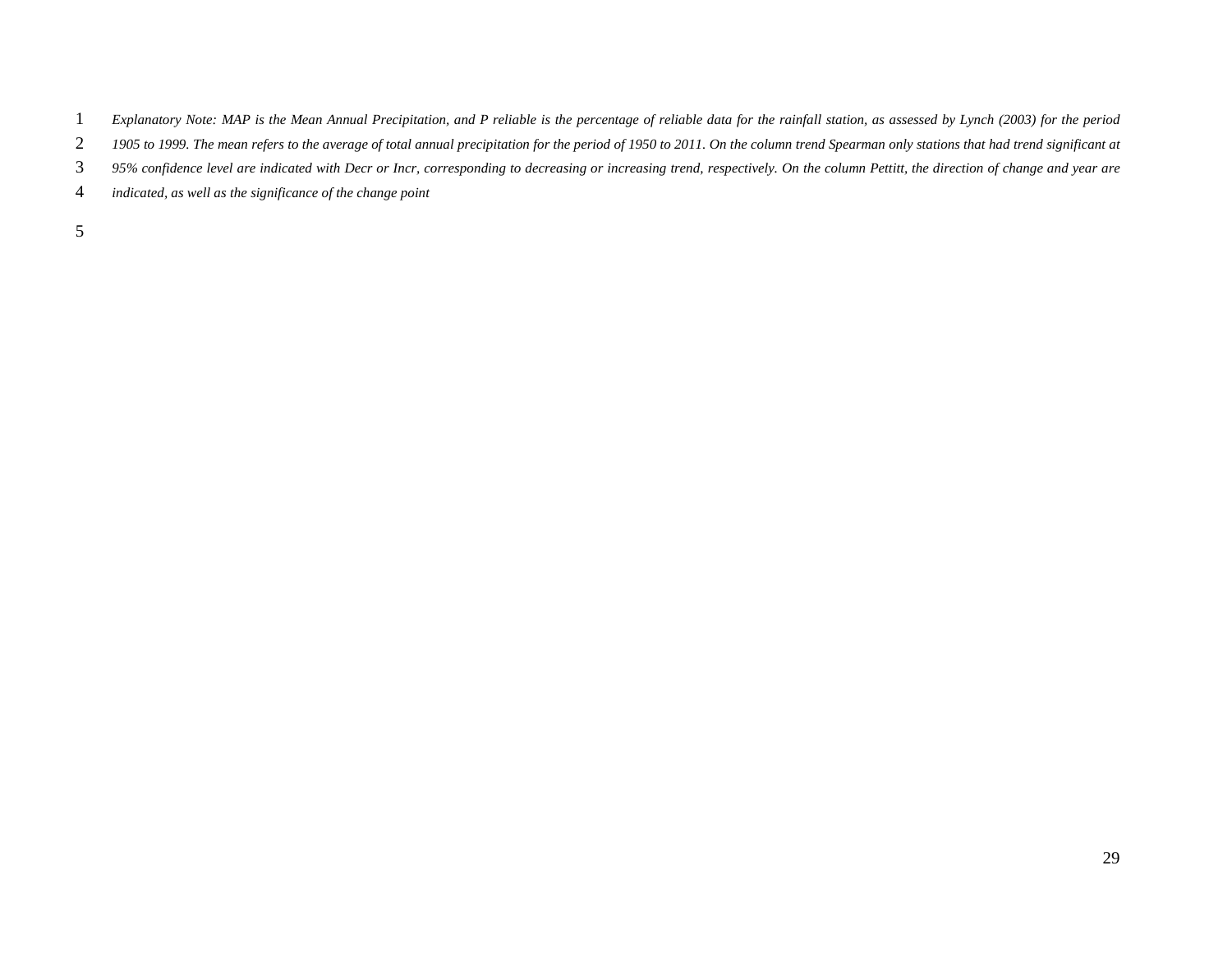# 1 **Table 6. Hydrological indicators of main sub-catchments**

<span id="page-29-0"></span>

| <b>STREAMFLOW</b>          |                                      | <b>KOMATI</b>        |                 | <b>CROCODILE</b>     |        | <b>INCOMATI</b>      |        | <b>SABIE</b>         |                      | <b>INCOMATI</b> |                 |
|----------------------------|--------------------------------------|----------------------|-----------------|----------------------|--------|----------------------|--------|----------------------|----------------------|-----------------|-----------------|
| <b>INDICATORS</b>          | <b>UNITS</b>                         | X1H003 - TONGA       |                 | X2H016 - TENBOSH     |        | X2H036 - KOMATIPOORT |        | X3H015 - LOWER SABIE |                      | E43 - MAGUDE    |                 |
| <b>Period of Analysis:</b> |                                      | 1970-2011 (42 years) |                 | 1970-2011 (42 years) |        | 1983-2011 (28 years) |        | 1988-2011 (24 years) | 1970-2011 (42 years) |                 |                 |
| Drainage area              | $km^2$                               | 8614                 |                 | 10365                |        | 21481                |        | 5714                 |                      | 37500           |                 |
|                            |                                      | Median               | $CD^{\ast\ast}$ | Median               | $CD^*$ | Median               | $CD^*$ | Median               | $CD^*$               | Median          | $CD^{\ast\ast}$ |
| Annual*                    | $m^3s^{\text{-}1}$                   | 16.94                | 2.14            | 21.35                | 1.97   | 34.28                | 2.11   | 17.35                | 2.31                 | 47.44           | 2.01            |
| October                    | $m^3s^{-1}$                          | 3.95                 | 1.47            | 2.54                 | 1.88   | 2.24                 | 1.87   | 3.08                 | 0.92                 | 8.72            | 1.21            |
| November                   | $m^3s^{-1}$                          | 5.72                 | 1.94            | 5.75                 | 2.35   | 7.09                 | 3.88   | 4.81                 | 1.09                 | 16.14           | 1.49            |
| December                   | $m^3s^{-1}$                          | 11.46                | 2.09            | 15.07                | 1.48   | 18.79                | 2.63   | 10.83                | 1.49                 | 22.91           | 2.90            |
| January                    | $m^3s^{-1}$                          | 17.26                | 1.82            | 20.68                | 1.47   | 34.47                | 1.52   | 18.52                | 1.35                 | 37.96           | 1.35            |
| February                   | $m^3s^{-1}$                          | 25.09                | 1.95            | 31.37                | 2.01   | 29.77                | 2.80   | 16.33                | 1.84                 | 45.09           | 3.21            |
| March                      | $m^3s^{-1}$                          | 18.33                | 1.74            | 27.15                | 1.63   | 42.15                | 1.90   | 19.51                | 2.30                 | 51.75           | 2.32            |
| April                      | $\mathrm{m}^3\mathrm{s}^{\text{-}1}$ | 11.64                | 1.74            | 19.82                | 1.37   | 24.10                | 2.13   | 13.69                | 1.13                 | 34.90           | 2.03            |
| May                        | $m^3s^{-1}$                          | 8.03                 | 1.41            | 9.11                 | 1.68   | 9.98                 | 2.16   | 7.04                 | 1.64                 | 17.85           | 1.86            |
| June                       | $m^3s^{-1}$                          | 4.96                 | 1.90            | 5.66                 | 1.62   | 7.10                 | 2.45   | 5.64                 | 1.25                 | 14.04           | 1.44            |
| July                       | $m^3s^{-1}$                          | 3.77                 | 1.98            | 4.56                 | 1.48   | 4.72                 | 2.28   | 3.79                 | 1.18                 | 10.41           | $1.47\,$        |
| August                     | $m^3s^{-1}$                          | 2.67                 | 1.63            | 2.63                 | 1.71   | 2.51                 | 1.35   | 3.40                 | 1.08                 | 8.46            | $1.41\,$        |
| September                  | $m^3s^{-1}$                          | 2.43                 | 1.47            | 2.08                 | 1.81   | 2.24                 | 1.51   | 2.69                 | 1.15                 | 7.06            | 1.11            |
| 1-day minimum              | $m^3s^{-1}$                          | 0.31                 | 4.04            | 0.24                 | 2.64   | 0.14                 | 5.29   | 1.45                 | 1.13                 | 2.49            | $1.48$          |
| 3-day minimum              | $m^3s^{-1}$                          | 0.38                 | 3.38            | 0.32                 | 2.16   | 0.25                 | 3.76   | 1.53                 | 1.08                 | 2.71            | $1.76\,$        |
| 7-day minimum              | $m^3s^{-1}$                          | 0.59                 | 2.55            | 0.40                 | 2.88   | 0.33                 | 4.35   | 1.60                 | 1.16                 | 3.01            | 1.61            |
| 30-day minimum             | $m^3s^{-1}$                          | 1.46                 | 2.13            | 1.52                 | 1.79   | 1.29                 | 2.08   | 2.01                 | 1.12                 | 4.84            | 1.37            |
| 90-day minimum             | $m^3s^{-1}$                          | 3.69                 | 1.47            | 3.45                 | 1.34   | 3.17                 | 2.09   | 3.02                 | 1.23                 | 8.14            | 1.38            |
| 1-day maximum              | $m^3s^{-1}$                          | 134.4                | 1.26            | 142.2                | 1.38   | 274.3                | 1.00   | 113                  | 2.51                 | 381.5           | $1.80\,$        |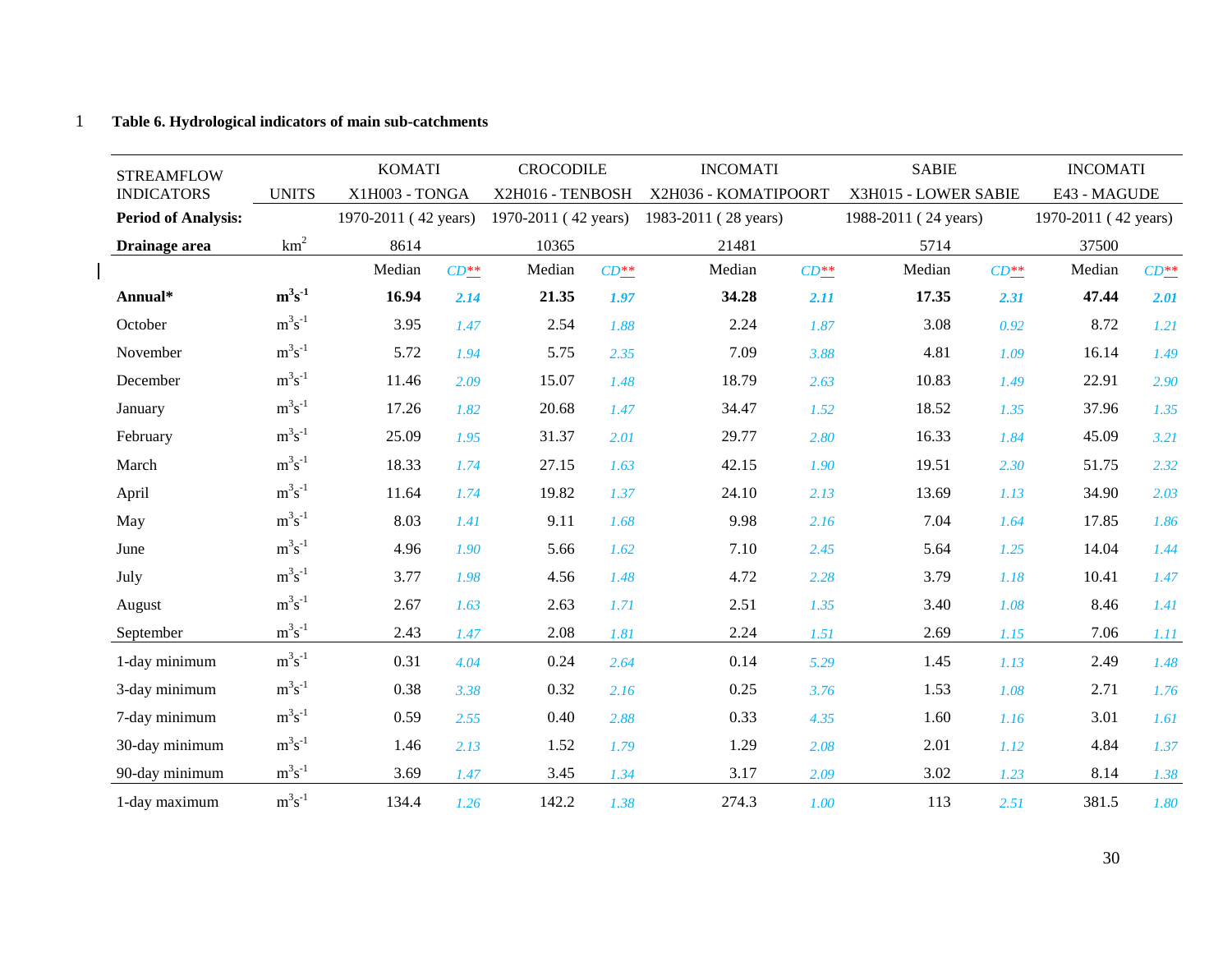| 3-day maximum       | $m^3s^{-1}$    | 102.9          | 1.50    | 126.9          | 1.33    | 232.9   | 1.15    | 87.62          | 2.60    | 344.1          | 1.74    |
|---------------------|----------------|----------------|---------|----------------|---------|---------|---------|----------------|---------|----------------|---------|
| 7-day maximum       | $m^3s^{-1}$    | 81.79          | 1.59    | 107.4          | 1.20    | 201.4   | 1.13    | 62.55          | 2.27    | 273.7          | 1.56    |
| 30-day maximum      | $m^3s^{-1}$    | 54.39          | 1.45    | 76.98          | 1.28    | 109.6   | 1.33    | 37.66          | 1.93    | 156.7          | 1.45    |
| 90-day maximum      | $m^3s^{-1}$    | 39.19          | 1.33    | 45.08          | 1.16    | 68.69   | 1.71    | 28.06          | 1.47    | 102            | 1.32    |
|                     | Julian         |                |         |                |         |         |         |                |         |                |         |
| Date of minimum     | Date           | 275            | 0.10    | 274            | 0.12    | 281.5   | 0.15    | 278.5          | 0.06    | 290.5          | 0.21    |
|                     | Julian         |                |         |                |         |         |         |                |         |                |         |
| Date of maximum     | Date           | 38.5           | 0.16    | 33             | 0.11    | 35.5    | 0.19    | 20.5           | 0.17    | 39.5           | 0.14    |
| Low pulse count     | No             | 6              | 1.63    | $\overline{4}$ | 1.63    | 5       | 1.55    | $\overline{4}$ | 1.00    | 3              | 1.33    |
| Low pulse duration  | Days           | 5.5            | 1.41    | 5              | 1.60    | 3.5     | 0.71    | 6.5            | 1.69    | 6.75           | 2.09    |
| High pulse count    | N <sub>o</sub> | 6              | 0.75    | $\overline{4}$ | 1.25    | 5       | 0.95    | 4              | 0.69    | $\overline{4}$ | 0.75    |
| High pulse duration | Days           | $\overline{4}$ | 1.31    | $\overline{4}$ | 2.13    | 4.5     | 1.28    | 5              | 2.10    | 8.5            | 1.03    |
| Rise rate           | $m^3s^{-1}$    | 0.7095         | 1.39    | 0.64           | 0.98    | 1.161   | 1.38    | 0.404          | 1.12    | 1.058          | 1.43    |
| Fall rate           | $m^3s^{-1}$    | $-0.7295$      | $-0.98$ | $-0.61$        | $-0.78$ | $-1.38$ | $-1.28$ | $-0.2398$      | $-1.10$ | $-0.6278$      | $-2.31$ |
| Number of reversals | N <sub>o</sub> | 111.5          | 0.26    | 113            | 0.42    | 121     | 0.18    | 95             | 0.29    | 86             | 0.49    |

\* On the annual statistics mean and coefficient of variation were used

<sup>\*\*</sup>CD is the coefficient of dispersion. More details about it are available in text.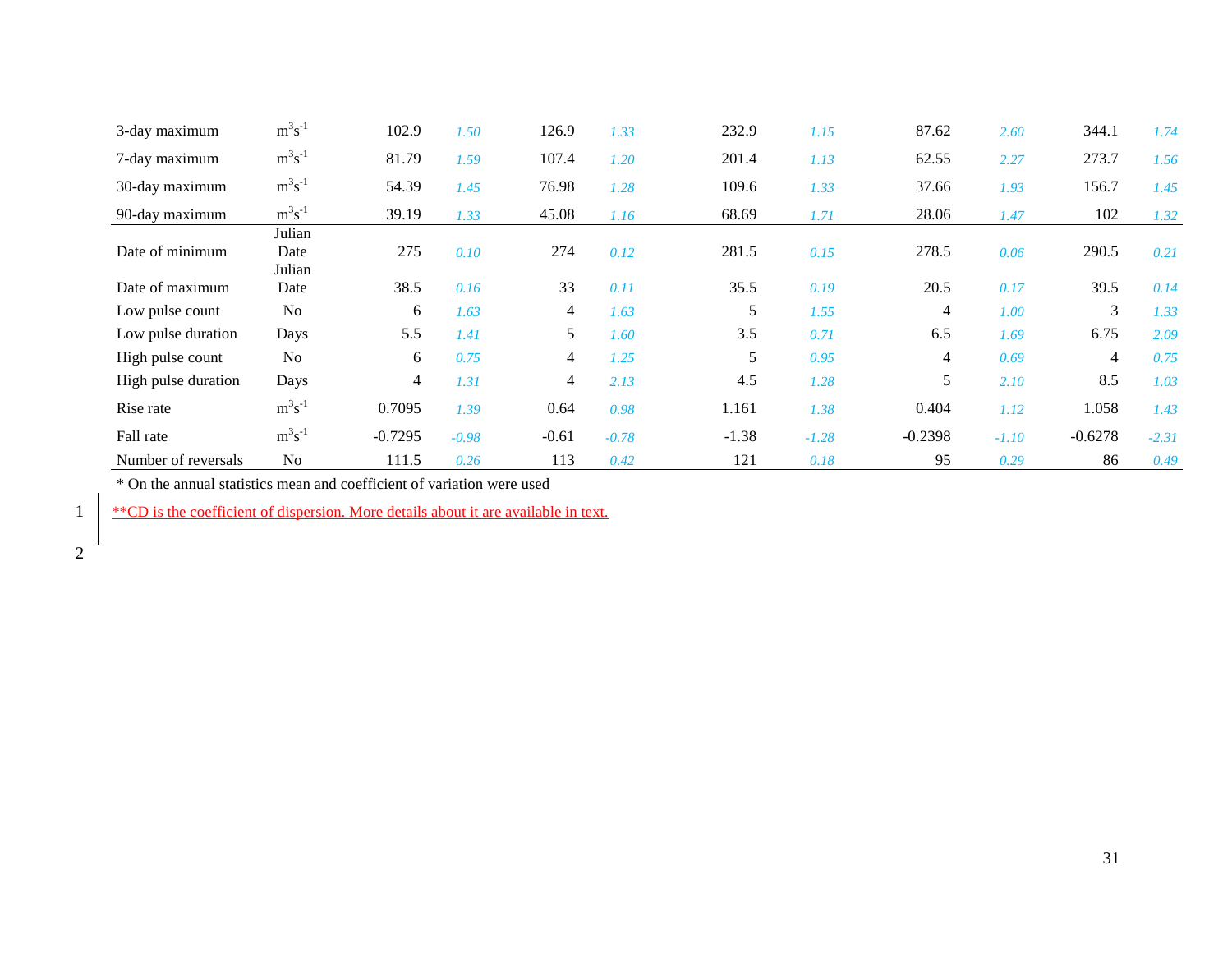## 1 **Table 7. Trends of the hydrological indicators for the period 1970-2011. In bold are significant trends at 95% confidence level.**

2

<span id="page-31-0"></span>

| <b>STREAMFLOW</b>          |                | <b>KOMATI</b>        |                      | <b>CROCODILE</b> |                      | <b>SABIE</b>         | <b>INCOMATI</b>      |        | <b>INCOMATI</b>      |              |  |  |
|----------------------------|----------------|----------------------|----------------------|------------------|----------------------|----------------------|----------------------|--------|----------------------|--------------|--|--|
| <b>INDICATORS</b>          | X1H003 - TONGA |                      |                      | X2H016 - TENBOSH |                      | X3H015 - LOWER SABIE | X2H036 - KOMATIPOORT |        |                      | E43 - MAGUDE |  |  |
| <b>Period of Analysis:</b> |                | 1970-2011 (42 years) | 1970-2011 (42 years) |                  | 1988-2011 (24 years) |                      | 1983-2011 (28 years) |        | 1970-2011 (42 years) |              |  |  |
| Drainage area $[km^2]$     | 8614           |                      | 10365                |                  | 5714                 |                      | 21481                |        | 37500                |              |  |  |
|                            | Slope          | Pvalue               | Slope                | Pvalue           | Slope                | Pvalue               | Slope                | Pvalue | Slope                | Pvalue       |  |  |
| October                    | $-0.285$       | 0.05                 | $-0.052$             | 0.5              | 0.017                | 0.5                  | $-0.017$             | 0.5    | $-0.313$             | 0.25         |  |  |
| November                   | $-0.254$       | 0.1                  | $-0.006$             | 0.5              | 0.263                | 0.5                  | 0.020                | 0.5    | $-0.165$             | 0.5          |  |  |
| December                   | $-0.194$       | 0.5                  | $-0.090$             | 0.5              | 0.199                | 0.5                  | 0.783                | 0.5    | $-0.087$             | 0.5          |  |  |
| January                    | $-0.437$       | 0.5                  | $-0.023$             | 0.5              | 1.493                | 0.25                 | 1.979                | 0.25   | $-0.960$             | 0.5          |  |  |
| February                   | $-1.027$       | 0.1                  | $-0.927$             | 0.25             | 0.544                | 0.5                  | $-0.486$             | 0.5    | $-2.847$             | 0.05         |  |  |
| March                      | $-0.360$       | 0.5                  | $-0.397$             | 0.5              | 0.390                | 0.5                  | $-0.112$             | 0.5    | $-1.346$             | 0.5          |  |  |
| April                      | $-0.082$       | 0.5                  | $-0.007$             | 0.5              | 0.899                | 0.25                 | 1.532                | 0.25   | $-0.195$             | 0.5          |  |  |
| May                        | $-0.225$       | 0.1                  | $-0.045$             | 0.5              | 0.416                | 0.5                  | 0.788                | 0.5    | $-0.365$             | 0.5          |  |  |
| June                       | $-0.215$       | 0.025                | 0.059                | 0.5              | 0.270                | 0.5                  | 0.470                | 0.5    | $-0.045$             | 0.5          |  |  |
| July                       | $-0.179$       | 0.005                | 0.060                | 0.5              | 0.219                | 0.5                  | 0.171                | 0.5    | $-0.039$             | 0.5          |  |  |
| August                     | $-0.074$       | 0.1                  | 0.105                | 0.5              | 0.134                | 0.25                 | 0.312                | 0.5    | 0.090                | 0.5          |  |  |
| September                  | $-0.029$       | 0.5                  | 0.134                | 0.5              | 0.081                | 0.5                  | 0.218                | 0.5    | 0.166                | 0.25         |  |  |
| 1-day minimum              | $-0.027$       | 0.025                | $-0.015$             | 0.25             | 0.061                | 0.1                  | 0.003                | 0.5    | 0.139                | 0.001        |  |  |
| 3-day minimum              | $-0.029$       | 0.025                | $-0.015$             | 0.25             | 0.061                | 0.1                  | 0.004                | 0.5    | 0.127                | 0.005        |  |  |
| 7-day minimum              | $-0.038$       | 0.05                 | $-0.015$             | 0.5              | 0.064                | 0.1                  | 0.004                | 0.5    | 0.094                | 0.05         |  |  |
| 30-day minimum             | $-0.069$       | 0.025                | $-0.025$             | 0.25             | 0.058                | 0.25                 | 0.033                | 0.5    | 0.054                | 0.5          |  |  |
| 90-day minimum             | $-0.115$       | 0.01                 | $-0.059$             | 0.25             | 0.131                | 0.1                  | 0.038                | 0.5    | $-0.054$             | 0.5          |  |  |
| 1-day maximum              | $-5.143$       | 0.25                 | $-5.425$             | 0.25             | $-2.743$             | 0.5                  | $-12.070$            | 0.25   | $-10.580$            | 0.025        |  |  |
| 3-day maximum              | $-3.749$       | 0.25                 | $-3.670$             | 0.25             | $-1.379$             | 0.5                  | $-8.171$             | 0.5    | $-9.254$             | 0.025        |  |  |
| 7-day maximum              | $-2.361$       | 0.25                 | $-2.427$             | 0.25             | 0.014                | 0.5                  | $-3.742$             | 0.5    | $-6.722$             | 0.05         |  |  |
| 30-day maximum             | $-1.022$       | 0.25                 | $-1.023$             | 0.25             | 0.662                | 0.5                  | 0.092                | 0.5    | $-3.400$             | 0.1          |  |  |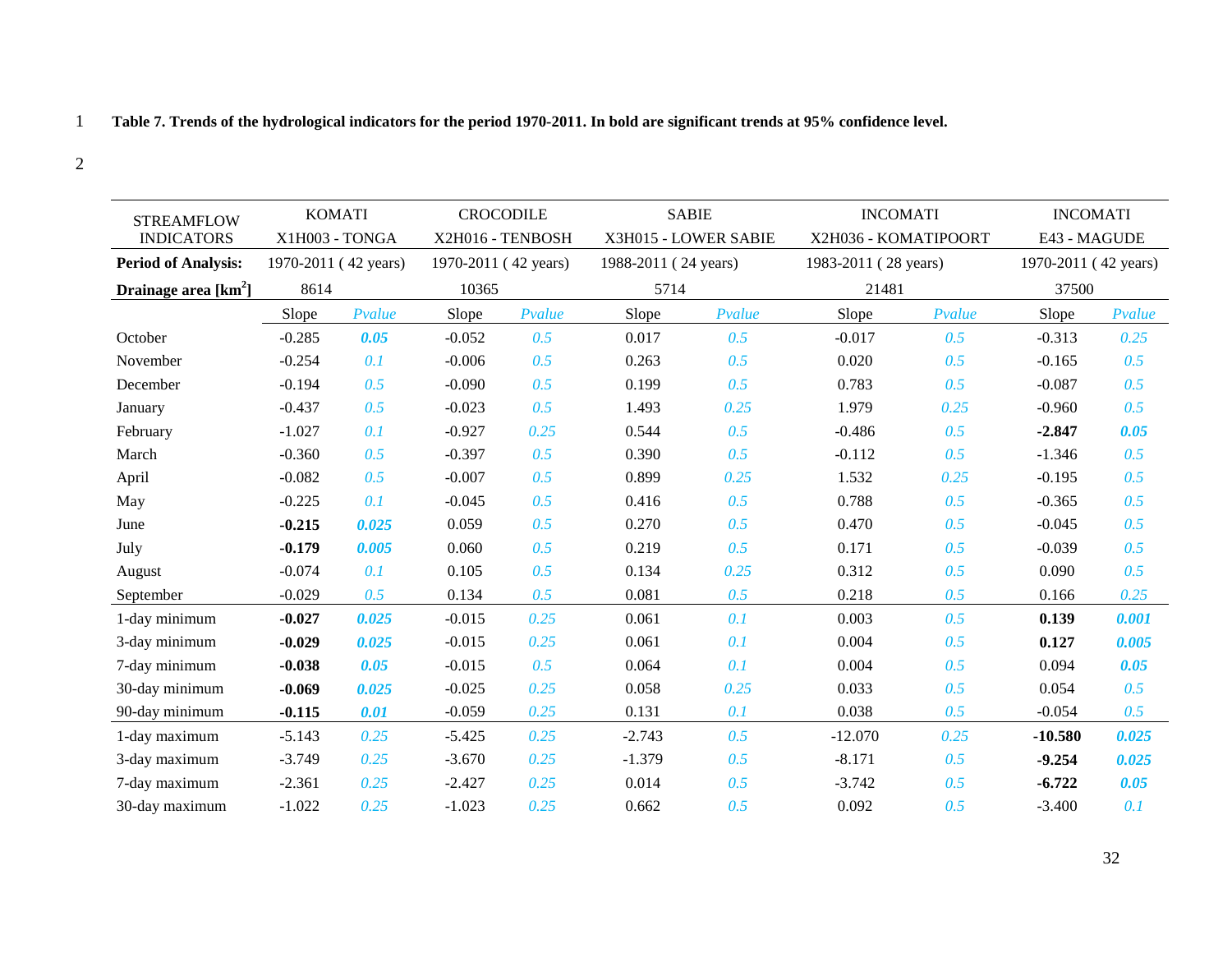| 90-day maximum      | $-0.671$ | 0.25  | $-0.576$ | 0.5   | 0.789    | 0.5  | 0.934    | 0.5  | $-2.147$ | 0.25  |
|---------------------|----------|-------|----------|-------|----------|------|----------|------|----------|-------|
| Number of zero days | 0.690    | 0.25  | $-0.005$ | 0.5   | $\theta$ | 0.5  | 0.032    | 0.5  | $-0.080$ | 0.5   |
| Base flow index     | $-0.001$ | 0.25  | 0.000    | 0.5   | 0.004    | 0.5  | 0.001    | 0.25 | 0.007    | 0.001 |
| Date of minimum     | $-0.686$ | 0.5   | 0.354    | 0.5   | 0.548    | 0.5  | $-0.420$ | 0.5  | 1.374    | 0.5   |
| Date of maximum     | 0.817    | 0.5   | 0.347    | 0.5   | $-3.222$ | 0.5  | 0.288    | 0.5  | 0.617    | 0.5   |
| Low pulse count     | 0.132    | 0.1   | 0.238    | 0.001 | $-0.045$ | 0.5  | 0.185    | 0.5  | 0.043    | 0.25  |
| Low pulse duration  | 0.068    | 0.5   | $-0.140$ | 0.5   | $-0.669$ | 0.1  | $-0.297$ | 0.25 | $-0.602$ | 0.5   |
| High pulse count    | $-0.127$ | 0.005 | 0.007    | 0.5   | $-0.023$ | 0.5  | $-0.096$ | 0.25 | $-0.068$ | 0.05  |
| High pulse duration | 0.029    | 0.5   | $-1.263$ | 0.01  | 1.081    | 0.25 | 0.144    | 0.5  | $-0.103$ | 0.5   |
| Rise rate           | $-0.007$ | 0.5   | $-0.008$ | 0.5   | 0.005    | 0.5  | 0.017    | 0.5  | $-0.034$ | 0.05  |
| Fall rate           | 0.003    | 0.5   | $-0.013$ | 0.05  | $-0.007$ | 0.5  | $-0.012$ | 0.5  | $-0.007$ | 0.5   |
| Number of reversals | 0.574    | 0.1   | 1.083    | 0.01  | 0.723    | 0.5  | 0.560    | 0.5  | 0.764    | 0.005 |